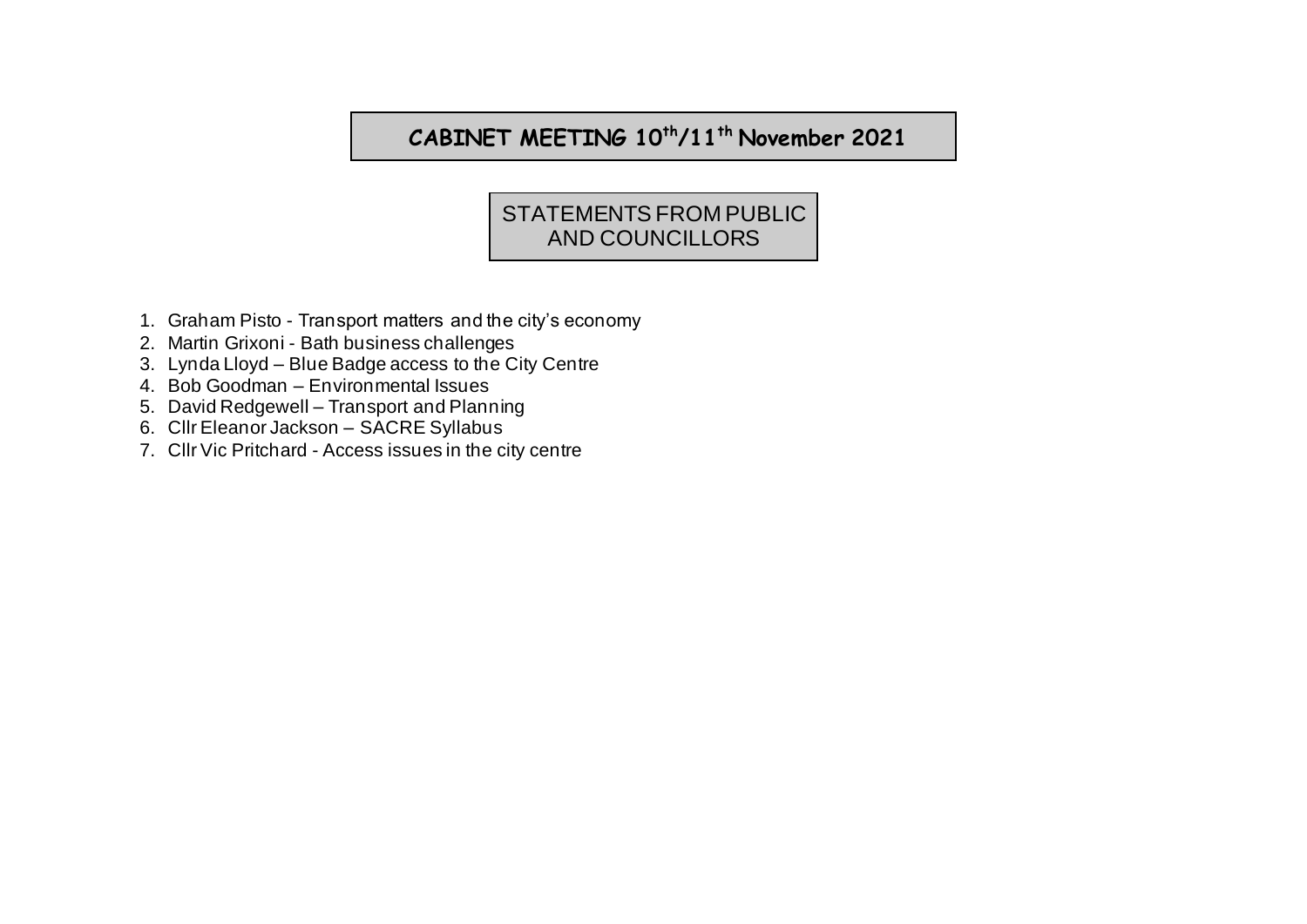## **QUESTIONS AND ANSWERS - COUNCILLORS**

| м<br>01                                                                                                                                                                                                                                                                                                                       | <b>Question from:</b>                                                                                                                                                                                                                                                                                                                            | <b>Councillor Karen Walker</b>    |  |
|-------------------------------------------------------------------------------------------------------------------------------------------------------------------------------------------------------------------------------------------------------------------------------------------------------------------------------|--------------------------------------------------------------------------------------------------------------------------------------------------------------------------------------------------------------------------------------------------------------------------------------------------------------------------------------------------|-----------------------------------|--|
| Can you confirm how many hours per week the Leader and each Cabinet Members are working for B&NES, and on which<br>days of the week? Also, how many days per week was the Leader of the Council working in the Guildhall before this latest 2<br>week break?                                                                  |                                                                                                                                                                                                                                                                                                                                                  |                                   |  |
| <b>Answer from:</b>                                                                                                                                                                                                                                                                                                           |                                                                                                                                                                                                                                                                                                                                                  | <b>Councillor Kevin Guy</b>       |  |
|                                                                                                                                                                                                                                                                                                                               | As Councillors, Cabinet Members are not employees of the Council and have no scheduled working hours. It is not possible to<br>provide specific hours and days worked each week as these vary depending on the work commitments of each role in any<br>given week. All Cabinet members work the hours required to fulfil their responsibilities. |                                   |  |
| <b>Supplementary Question:</b>                                                                                                                                                                                                                                                                                                |                                                                                                                                                                                                                                                                                                                                                  |                                   |  |
| Transparency & openness is the Liberal Democrats key message to the public & Councillors. Your answer to my question is<br>not clear and far from being transparent. All I am asking is what days & hours do the cabinet members work? I don't feel it is to<br>unreasonable that all councillors and the public should know. |                                                                                                                                                                                                                                                                                                                                                  |                                   |  |
| <b>Answer from: Councillor Kevin Guy</b>                                                                                                                                                                                                                                                                                      |                                                                                                                                                                                                                                                                                                                                                  |                                   |  |
| Refer you to my original answer.                                                                                                                                                                                                                                                                                              |                                                                                                                                                                                                                                                                                                                                                  |                                   |  |
| 02<br>м                                                                                                                                                                                                                                                                                                                       | <b>Question from:</b>                                                                                                                                                                                                                                                                                                                            | <b>Councillor Colin Blackburn</b> |  |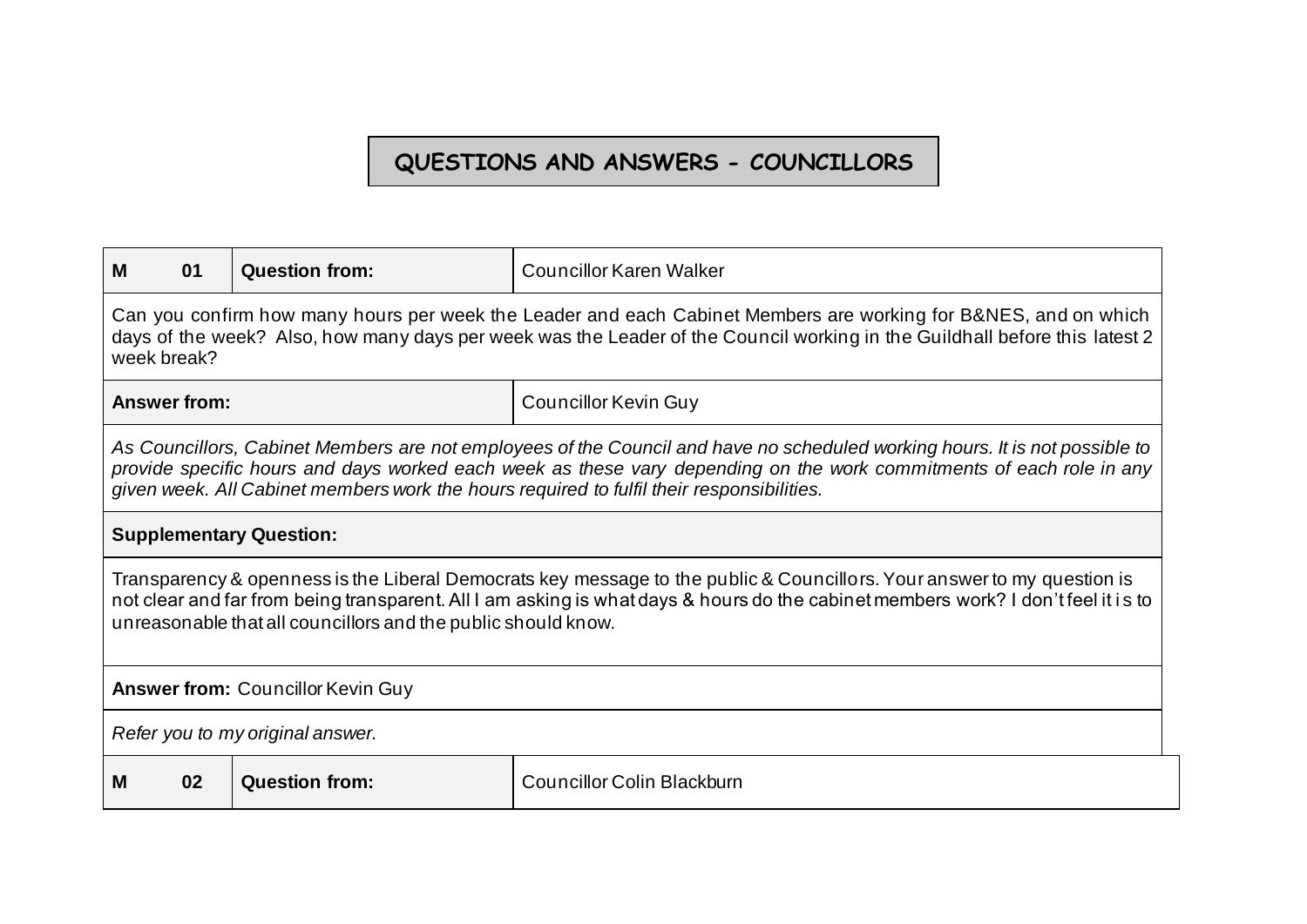| Can you tell me if the Council has completed the purchase of the 2 properties on the Sladebrook development that we were<br>advised that the Council was buying?                                                                                                                                                                                             |                                                                                             |                                                                                                                            |  |
|--------------------------------------------------------------------------------------------------------------------------------------------------------------------------------------------------------------------------------------------------------------------------------------------------------------------------------------------------------------|---------------------------------------------------------------------------------------------|----------------------------------------------------------------------------------------------------------------------------|--|
| not?                                                                                                                                                                                                                                                                                                                                                         |                                                                                             | If yes, did the Cabinet Member get an independent professional survey of the properties done before purchasing? If not why |  |
| <b>Answer from:</b>                                                                                                                                                                                                                                                                                                                                          |                                                                                             | <b>Councillor Richard Samuel</b>                                                                                           |  |
| No, the Council has not purchased these units though will do so in due course. The properties will be supplied with a 10-year<br>Local Authority Building Control (LABC) backed warranty. This is a highly regarded warranty that covers both defects and<br>structural integrity. As such a further survey is not considered an effective use of resources. |                                                                                             |                                                                                                                            |  |
| 03<br>M                                                                                                                                                                                                                                                                                                                                                      | <b>Question from:</b>                                                                       | <b>Councillor Colin Blackburn</b>                                                                                          |  |
| I understand that work is being carried out at Grosvenor Place using money received from a Central Government Grant (approx.<br>£1 million project). Was the contract for this work put out to formal tender? If not, why not?                                                                                                                               |                                                                                             |                                                                                                                            |  |
| <b>Answer from:</b>                                                                                                                                                                                                                                                                                                                                          |                                                                                             | <b>Councillor Richard Samuel</b>                                                                                           |  |
|                                                                                                                                                                                                                                                                                                                                                              | Yes, the building contract work was tendered using an OJEU compliant procurement framework. |                                                                                                                            |  |
| 04<br>м                                                                                                                                                                                                                                                                                                                                                      | <b>Question from:</b><br><b>Councillor Karen Walker</b>                                     |                                                                                                                            |  |
| Why has the Council House Building Programme that is being presented to Cabinet tonight, NOT been through any Scrutiny<br>Panel?                                                                                                                                                                                                                             |                                                                                             |                                                                                                                            |  |
| <b>Answer from:</b>                                                                                                                                                                                                                                                                                                                                          |                                                                                             | <b>Councillor Tom Davies</b>                                                                                               |  |

 $\blacksquare$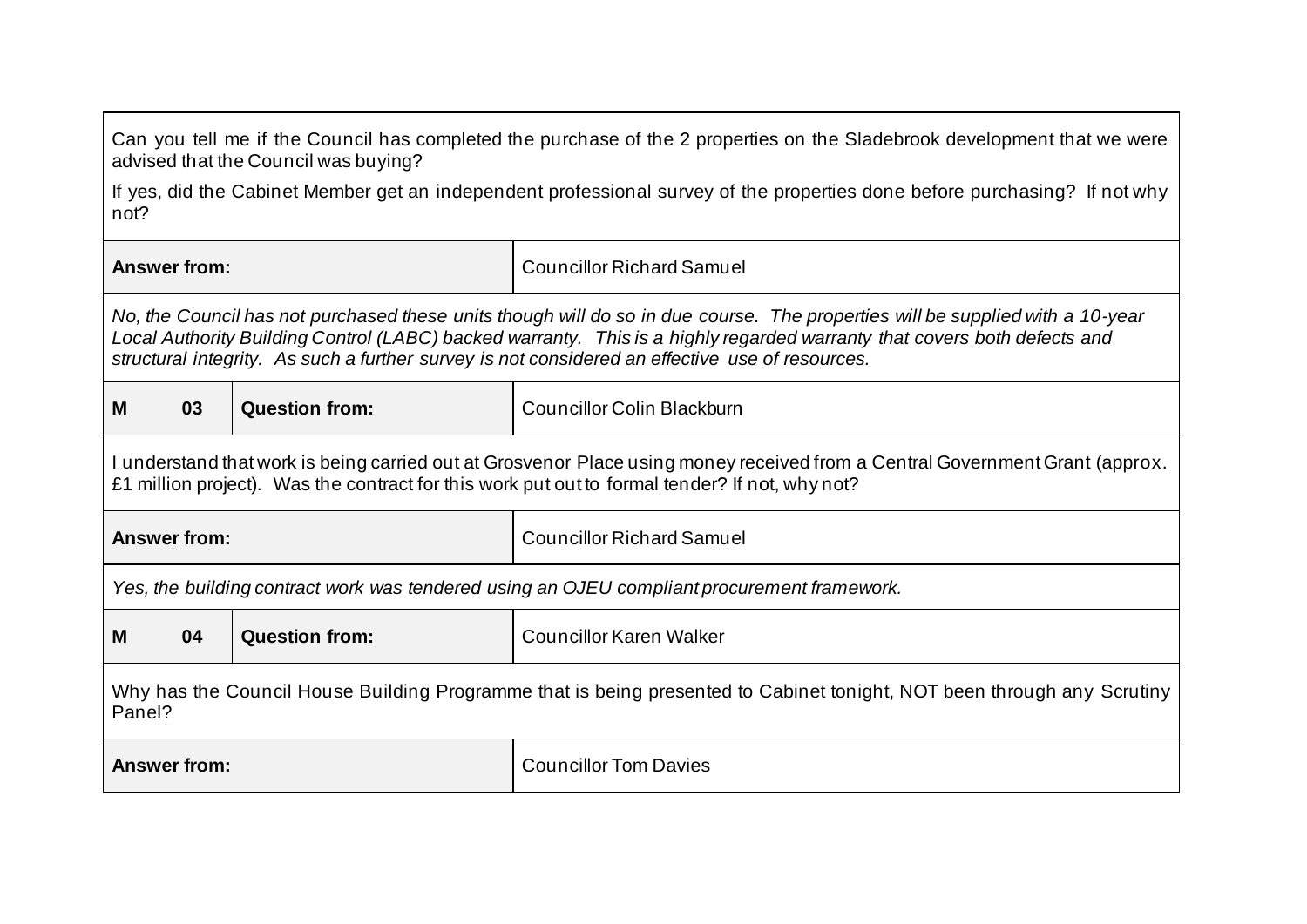*This cabinet report allows officers to initiate development work on these eight sites and is in line with the paper taken to the Climate Emergency & Sustainability Policy Development & Scrutiny Panel in September 2019. However, as the report notes no decision has yet been made on how the housing management functions will be provided. This will be subject to a separate report following meaningful cross-party engagement.*

| M<br>05 |  | Question from: | <br>Councillor Vic Pritchard |
|---------|--|----------------|------------------------------|
|---------|--|----------------|------------------------------|

In answer to a previous question about the Cleveland Bridge repair works, you said the following: "The Council had worked continually with neighbouring Authorities since 2019 to agree suitable diversion routes. This included using the A350 through Wiltshire. However, in April 2021 Wiltshire Council communicated that they would not now give consent for the A350 to be used as a diversion route due to the detrimental impact on their highway network."

In April 2021 we were more than 12 months into the COVID-19 pandemic. For a whole year, traffic levels on Bath's roads were greatly reduced due to people working from home. Please explain why, if initial communications with neighbouring authorities had taken place in 2019, the Cleveland Bridge repair work was not carried out during the COVID-19 lockdown periods to ensure disruption could be kept to a minimum?

**Answer from:** Councillor Manda Rigby *Despite the Covid pandemic the project team managed to progress the scheme. The DfT funding for the bridge works were* 

*awarded in March 2020, Listed Building Consent was granted in October 2020 and the conditions discharged leading up to the start of the works in 2021.* 

|                                                                                                                                | M | 06 | <b>Question from:</b> | Councillor Vic Pritchard |
|--------------------------------------------------------------------------------------------------------------------------------|---|----|-----------------------|--------------------------|
| In December last vear. Cabinet agreed to transfer responsibility for running the world-famous Bath Christmas Market from Visit |   |    |                       |                          |

In December last year, Cabinet agreed to transfer responsibility for running the world-famous Bath Christmas Market from Visit Bath to the Council. In light of the recent decision first to extended the market and then to cancel it, do you accept that the initial decision to transfer responsibility for running the market to the Council was a mistake and will you commit to reinstate the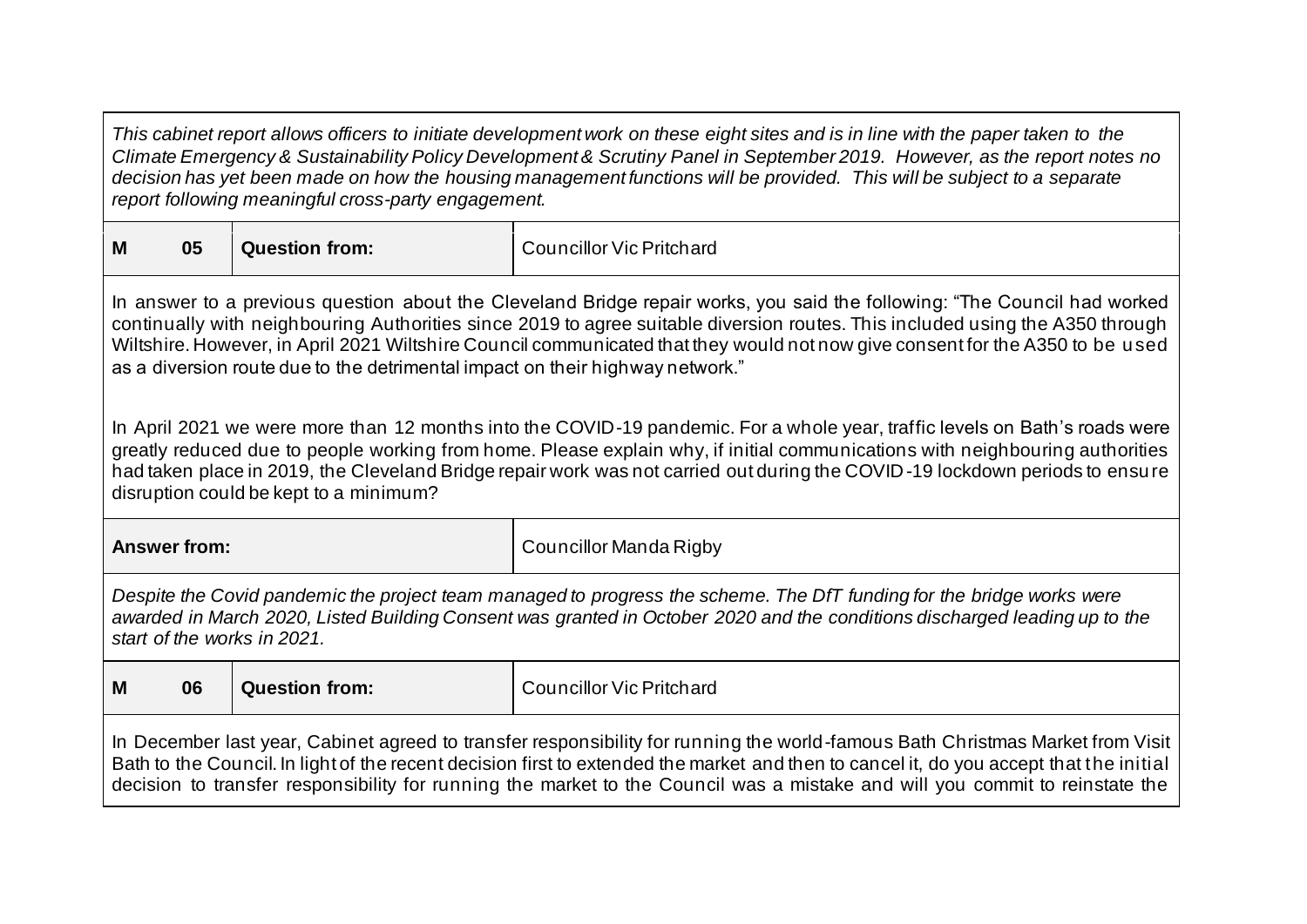| destination management company Visit Bath to ensure the market can be held in future?                                                                                                                                                                                                                                                                                                                                                                                                                                                                                                                                                                                                                                                                          |                       |                                 |
|----------------------------------------------------------------------------------------------------------------------------------------------------------------------------------------------------------------------------------------------------------------------------------------------------------------------------------------------------------------------------------------------------------------------------------------------------------------------------------------------------------------------------------------------------------------------------------------------------------------------------------------------------------------------------------------------------------------------------------------------------------------|-----------------------|---------------------------------|
| <b>Answer from:</b>                                                                                                                                                                                                                                                                                                                                                                                                                                                                                                                                                                                                                                                                                                                                            |                       | <b>Councillor Kevin Guy</b>     |
| In December 2020, the decision was taken to close Visit Bath due to financial cost of supporting the Destination Management<br>Organisation which was losing significant amounts of money and as such could no longer be supported. There are no plans to<br>revert back to a loss making model and all destination management for the region is now delivered through a partnership with<br>Visit West.<br>The staff who previously delivered the Christmas Market for Visit Bath transferred to the Council and have continued to develop<br>the proposals in place for the Bath at Christmas event using their event management experience, skills and knowledge.                                                                                           |                       |                                 |
| 07<br>M                                                                                                                                                                                                                                                                                                                                                                                                                                                                                                                                                                                                                                                                                                                                                        | <b>Question from:</b> | <b>Councillor Vic Pritchard</b> |
| Approximately 403,000 people visited the Bath Christmas Market in 2019, which brought more than £30m to the local economy.<br>How many people is the Council expecting will visit the city for this year's scaled back 'Bath at Christmas' offer and how mu ch<br>money does the Council expect the event will add to the local economy this year?                                                                                                                                                                                                                                                                                                                                                                                                             |                       |                                 |
| <b>Answer from:</b>                                                                                                                                                                                                                                                                                                                                                                                                                                                                                                                                                                                                                                                                                                                                            |                       | <b>Councillor Kevin Guy</b>     |
| The Bath at Christmas event is designed to be attractive to the local market to help support local businesses during the festive<br>period. We are showcasing, along with our partners such as the BID and Visit West, the myriad of attractions and activities<br>offered across the city and wider area as a whole to appeal to residents and visitors alike. As this is a new approach to<br>celebrating all the region has to offer at Christmas we have no data on potential numbers of visitors. However, plans are in place<br>to ensure the events are promoted and marketed appropriately and managed safely. Footfall and traffic data will be collected<br>and collated to ensure that we understand the success of the event to help inform plans. |                       |                                 |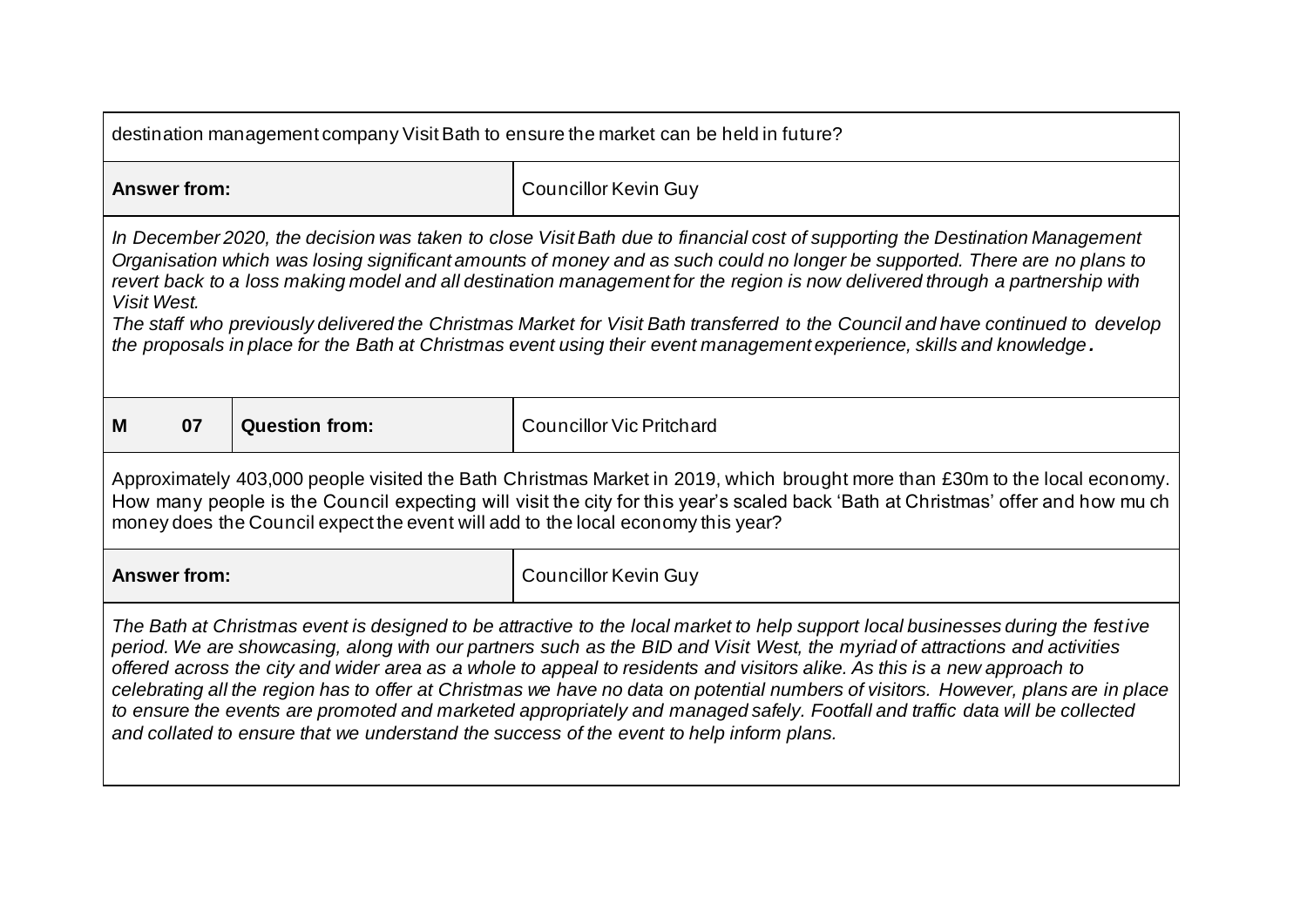| M<br>08                                                                                                                                                                                                                                                                                                                                                                                                                                                                                                                            | <b>Question from:</b> | <b>Councillor Vic Pritchard</b> |
|------------------------------------------------------------------------------------------------------------------------------------------------------------------------------------------------------------------------------------------------------------------------------------------------------------------------------------------------------------------------------------------------------------------------------------------------------------------------------------------------------------------------------------|-----------------------|---------------------------------|
| Has a financial impact assessment been undertaken by the Council to assess the potential negative effects on the local<br>economy, and the Council's finances, that may arise from the decision to cancel this year's Bath Christmas Market? If so, can<br>we see it?                                                                                                                                                                                                                                                              |                       |                                 |
| <b>Answer from:</b>                                                                                                                                                                                                                                                                                                                                                                                                                                                                                                                |                       | <b>Councillor Kevin Guy</b>     |
| No financial impact assessment has been conducted. The decision to scale back the market was dictated by market conditions<br>and the inability to procure through statutory processes the necessary levels of support staff to run the market safely. Public<br>safety is the key factor when considering the delivery of any event and as such the decision is based on this in the first instance.                                                                                                                              |                       |                                 |
| 09<br>M                                                                                                                                                                                                                                                                                                                                                                                                                                                                                                                            | <b>Question from:</b> | <b>Councillor Vic Pritchard</b> |
| I note that Pedal Progression have been awarded the contract to deliver cycling provision at Entry Hill. Earlier this year, an<br>online consultation was undertaken by Lemon Gazelle for Entry Hill, the results of which indicated strong support for cycling<br>provision on the site. Of the 1,762 respondents with a Bath and North East Somerset postcode, 962 (54.5%) came specifically<br>from residents with a BA2 postcode. Please publish in full the responses to the consultation from residents with a BA2 postcode. |                       |                                 |
| <b>Answer from:</b>                                                                                                                                                                                                                                                                                                                                                                                                                                                                                                                |                       | <b>Councillor Kevin Guy</b>     |
| The total number of respondents was 1,919. From these there was 1,762 usable postcodes. The full report was published as<br>part of the Cabinet Decision.<br>https://democracy.bathnes.gov.uk/ieDecisionDetails.aspx?ld=1418<br>https://democracy.bathnes.gov.uk/documents/s61952/Entry%20Hill%20Consultation%20Report%20Appendix%201.pdf<br>How many people who live specifically in the BA2 postcode area responded to the survey,                                                                                               |                       |                                 |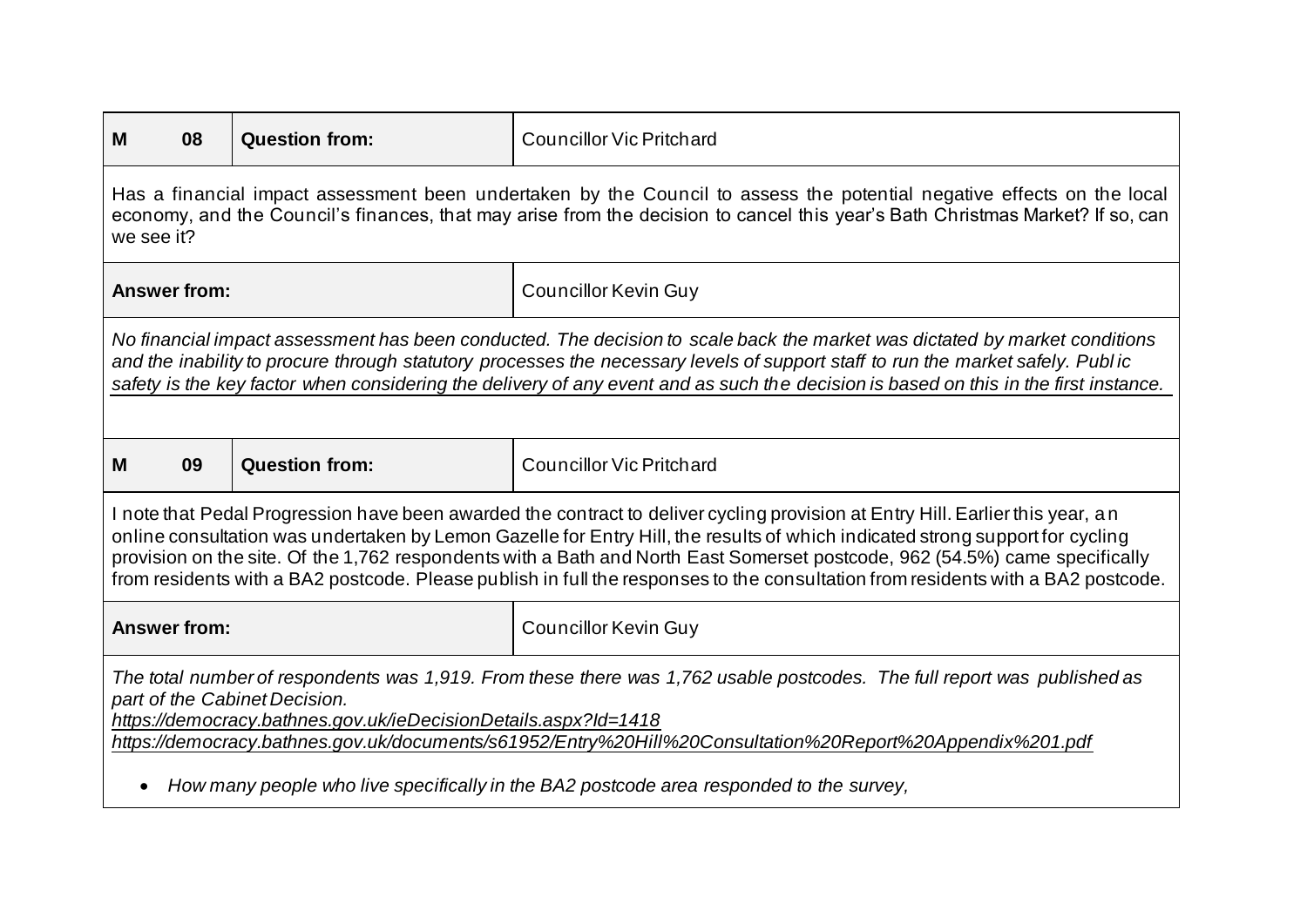*An addendum report to main Consultation Report showed that 962 (54.5%) respondents came from the postcodes BA2 1\*\* to BA2 5\*\* and the using this constituency demographic, the preferences reflected the global result.*

*The addendum report was published as part of the cabinet decision. <https://democracy.bathnes.gov.uk/documents/s61953/Entry%20Hill%20Consultation%20Addendum%20Appendix%201a.pdf>*

• *Publish responses from BA2 postcode respondents.* 

*These were published as part of the full report.*

*The BA2 responses from the Future of Entry Hill Consultation are detailed in the report. If you add 'Strongly Support' and 'Support' together then 'Trails for walking and Running' was the most popular option (73%) with the 'Family Cycle Centre' second at 68%.*

*A 'Park with a Café' scored 64%. All of these elements are included in the proposals for the bike park. 'Do not support' for golf was 55% which created the biggest reaction of all the options followed by allotments (49%)*

| M<br>10<br><b>Question from:</b> | Councillor Karen Warrington |
|----------------------------------|-----------------------------|
|----------------------------------|-----------------------------|

Taxi firms in Bath have complained that the Council is currently not accepting new applications for taxi licenses. This is reportedly having a negative impact on business as taxi firms cannot recruit new drivers. Please confirm if this is the case and, if so, explain why new licenses are not currently being accepted, outlining the Council's plan to ensure the service can resume as quickly as possible?

**Answer from:** Councillor Tim Ball

*Since the first lockdown, the Licensing Team have been migrating all of the taxi licensing functions to an online delivery me thod. The licensing renewal functions for existing licensees were prioritised first to ensure business continuity for existing drivers, vehicle proprietors and operators. Online processes for licence applications relating to new vehicles, operators and drivers are*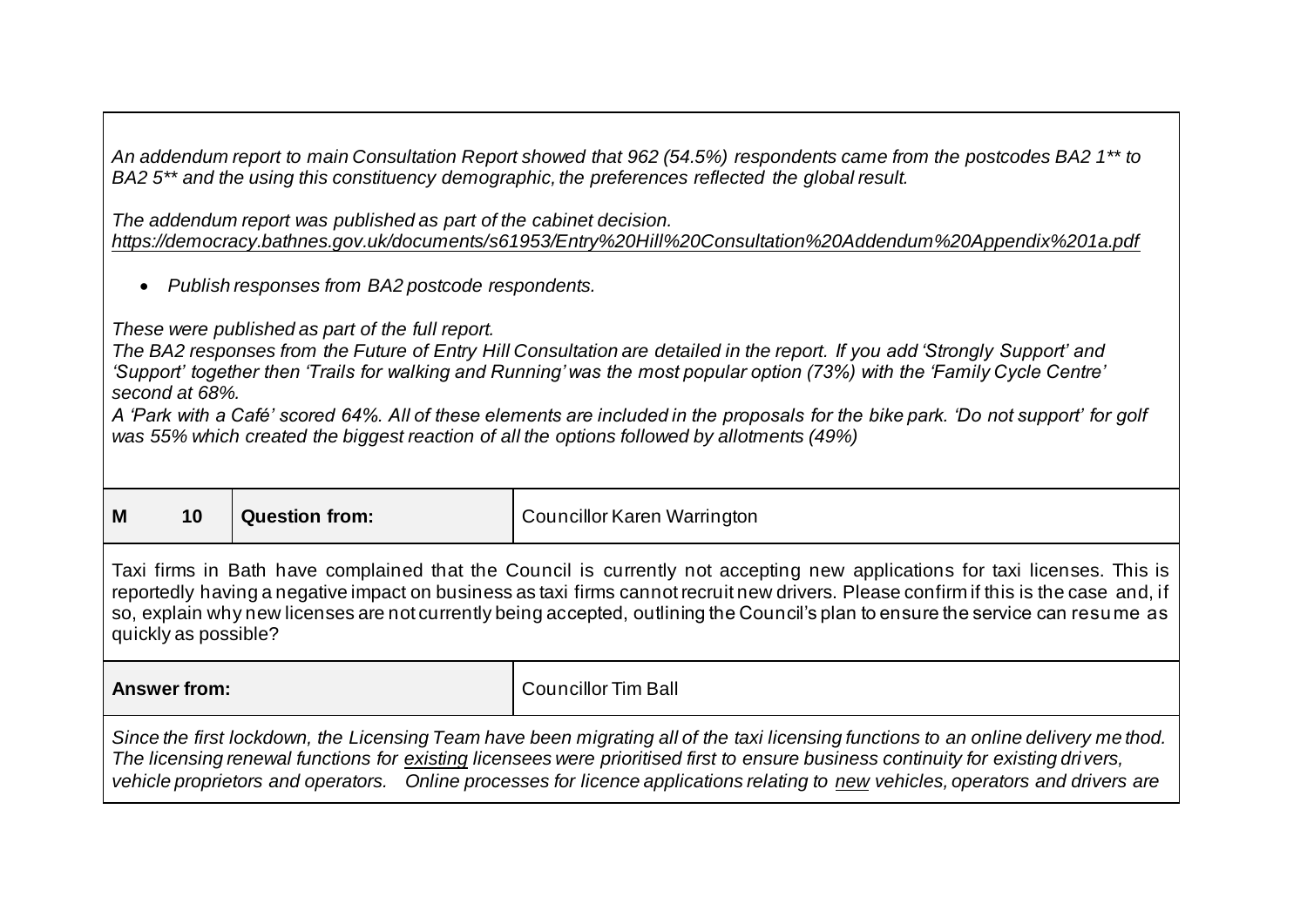| now complete and are available online https://www.bathnes.gov.uk/services/business/taxis/driver-vehicle-and-operator-<br>licences/how-do-i-apply-drivers-licence                                                                                                                                                                             |                     |                       |                                                                                                                 |
|----------------------------------------------------------------------------------------------------------------------------------------------------------------------------------------------------------------------------------------------------------------------------------------------------------------------------------------------|---------------------|-----------------------|-----------------------------------------------------------------------------------------------------------------|
|                                                                                                                                                                                                                                                                                                                                              |                     |                       |                                                                                                                 |
| M                                                                                                                                                                                                                                                                                                                                            | 11                  | <b>Question from:</b> | <b>Councillor Karen Warrington</b>                                                                              |
| The country roads in North East Somerset are badly in need of repair, with potholes making large parts of the road network<br>difficult to drive on. Please provide details of the Council's upcoming programme of road maintenance work to reassure<br>residents living in the rural villages that potholes in these areas are being fixed? |                     |                       |                                                                                                                 |
|                                                                                                                                                                                                                                                                                                                                              | <b>Answer from:</b> |                       | <b>Councillor David Wood</b>                                                                                    |
|                                                                                                                                                                                                                                                                                                                                              |                     |                       | Each year the council publishes its' Highway Maintenance programme, please see the link to the 21/22 programme: |
| https://democracy.bathnes.gov.uk/documents/s64630/08z%20Annex%205%20ii%20-<br>%20Highways%20Maintenance%20Capital%20Programme%202021-22.pdf                                                                                                                                                                                                  |                     |                       |                                                                                                                 |
| In addition, Highway Inspectors undertake proactive inspections of the network and respond to reports of pot holes, making<br>arrangements to repair if necessary.                                                                                                                                                                           |                     |                       |                                                                                                                 |
| <b>Supplementary Question</b>                                                                                                                                                                                                                                                                                                                |                     |                       |                                                                                                                 |
| In the up coming budget, can the administration confirm that some rural roads will be put on the programme for repair for next<br>year.                                                                                                                                                                                                      |                     |                       |                                                                                                                 |
| Answer from: Councillor Dave Wood                                                                                                                                                                                                                                                                                                            |                     |                       |                                                                                                                 |
| Yes.                                                                                                                                                                                                                                                                                                                                         |                     |                       |                                                                                                                 |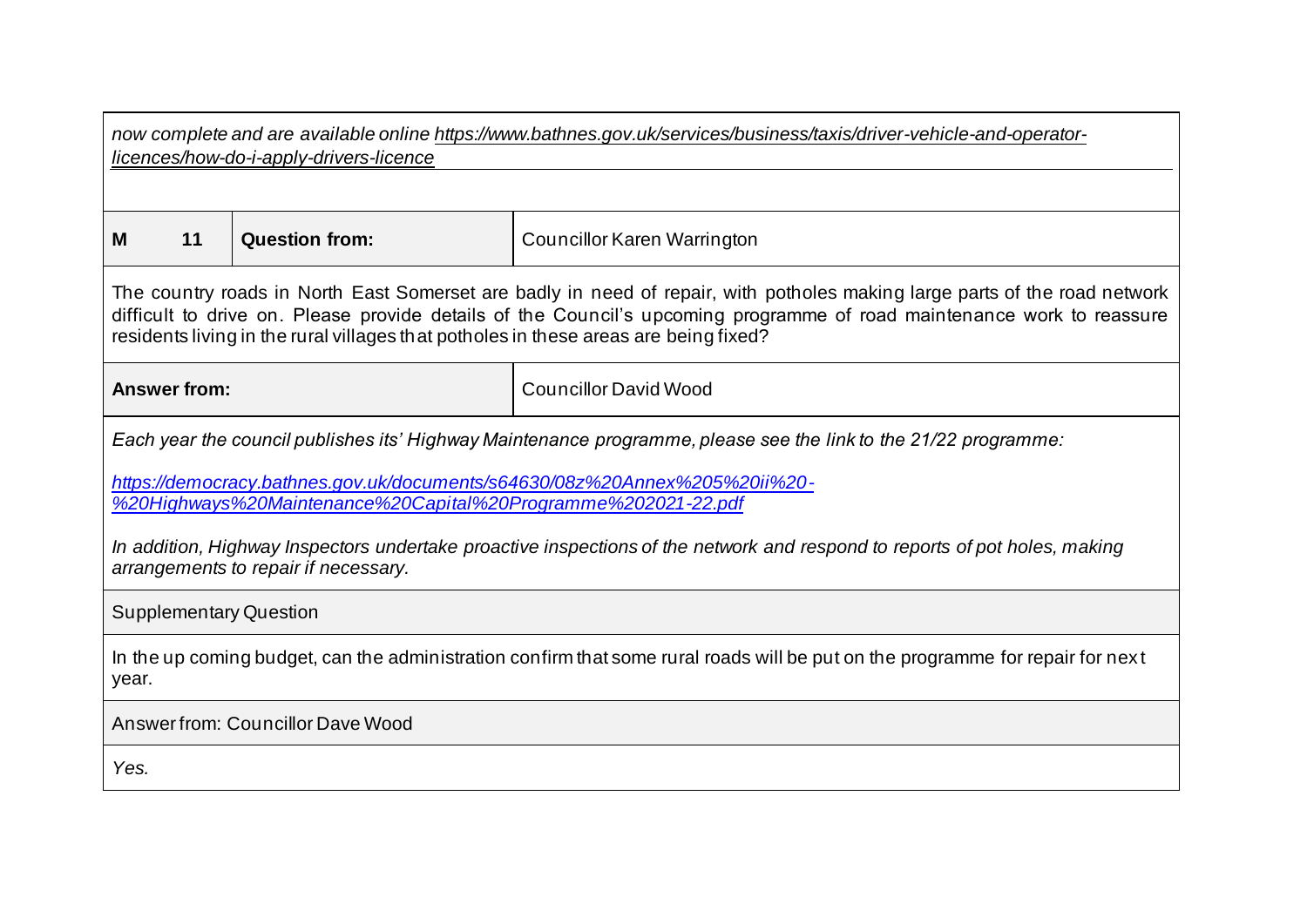| 12<br>M                                                                                                                                                                                                                                                                                                                                                                                                                                                                                                                                                                                                                                                                         | <b>Question from:</b>                              | <b>Councillor Paul May</b>       |
|---------------------------------------------------------------------------------------------------------------------------------------------------------------------------------------------------------------------------------------------------------------------------------------------------------------------------------------------------------------------------------------------------------------------------------------------------------------------------------------------------------------------------------------------------------------------------------------------------------------------------------------------------------------------------------|----------------------------------------------------|----------------------------------|
| When the Council disposed of its housing stock to a private charity, currently Curo, it had a formal agreement. Does that<br>agreement prevent the Council re-establishing itself as a council housing authority again?                                                                                                                                                                                                                                                                                                                                                                                                                                                         |                                                    |                                  |
| <b>Answer from:</b>                                                                                                                                                                                                                                                                                                                                                                                                                                                                                                                                                                                                                                                             |                                                    | <b>Councillor Tom Davies</b>     |
|                                                                                                                                                                                                                                                                                                                                                                                                                                                                                                                                                                                                                                                                                 | A response will be provided within 5 working days. |                                  |
| 13<br>м                                                                                                                                                                                                                                                                                                                                                                                                                                                                                                                                                                                                                                                                         | <b>Question from:</b>                              | <b>Councillor Paul May</b>       |
| When the decision to dispose of 117 Newbridge Hill was called-in earlier this year, the Council stated it was stated that it was to<br>provide low-cost housing opportunities for NHS staff at Bath RUH. This now appears not to be the case. If it is to be social<br>housing, can you please re-address the original calculations for scrutiny by councillors? The funding decision was justified for<br>not testing the competitive market by giving the works to ADL at a low valuation. With the power of hindsight, does this represent<br>good value for money, and will the whole costs be scrutinised by committee? Also, will the social housing be provided by Curo? |                                                    |                                  |
| <b>Answer from:</b>                                                                                                                                                                                                                                                                                                                                                                                                                                                                                                                                                                                                                                                             |                                                    | <b>Councillor Richard Samuel</b> |
| Given the high demand for affordable housing in the district tonight's report recommends reconfiguring the scheme to provide<br>seven social rented homes. This does not fundamentally change the business model, merely how the scheme is financed.<br>Instead of the properties being sold on the open market they will be purchased by the Council using a combination of<br>Government funding, borrowing supported by rents and Council subsidy.                                                                                                                                                                                                                           |                                                    |                                  |
| The properties will be owned by the Council. However, who provides the housing management functions, such as maintenance,<br>rent collection etc. will be subject to a future decision following meaningful cross-party engagement.                                                                                                                                                                                                                                                                                                                                                                                                                                             |                                                    |                                  |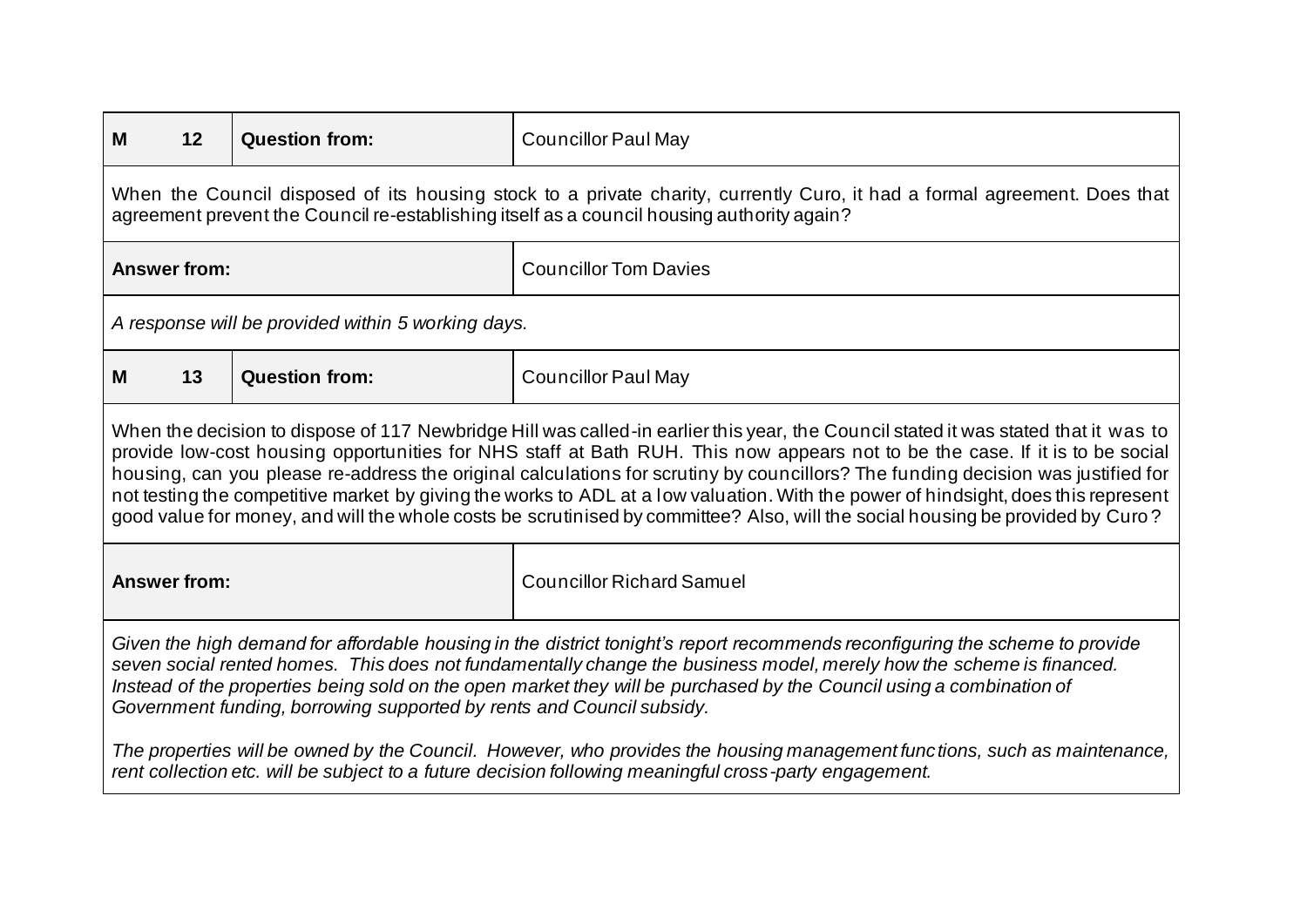| м                                                                                                                                                                                                                        | 14                                                                                                                                                                                                                                                                                                                                                                                                                                                                                                                                                                                                                                                                                      | <b>Question from:</b> | <b>Councillor Paul May</b> |  |
|--------------------------------------------------------------------------------------------------------------------------------------------------------------------------------------------------------------------------|-----------------------------------------------------------------------------------------------------------------------------------------------------------------------------------------------------------------------------------------------------------------------------------------------------------------------------------------------------------------------------------------------------------------------------------------------------------------------------------------------------------------------------------------------------------------------------------------------------------------------------------------------------------------------------------------|-----------------------|----------------------------|--|
|                                                                                                                                                                                                                          | Bristol City Council has closed roads just over the border adjacent to Whitchurch Village. It has caused chaos and the parish<br>council is upset that it was not told beforehand. This is the second time in a year that this has happened. Last time we aske d for<br>cross-border communications to be reviewed. Buses have now been diverted onto unsuitable roads. Were you aware of these<br>issues beforehand?                                                                                                                                                                                                                                                                   |                       |                            |  |
|                                                                                                                                                                                                                          | <b>Answer from:</b>                                                                                                                                                                                                                                                                                                                                                                                                                                                                                                                                                                                                                                                                     |                       | Councillor Manda Rigby     |  |
|                                                                                                                                                                                                                          | The road closures and signed diversion for these works are entirely within Bristol City Council's boundary. However, highway<br>authorities should usually advise each other of any potentially disruptive works near boundaries. It didn't happen in this case but<br>we have since been in contact with Bristol City Council and put in place measures to improve cross-boundary communications.<br>With regards to the bus route, the operator is responsible for identifying suitable alternatives to maintain their service and they<br>do not require the highway authority's approval. They have advised us that they checked the route and deemed it was suitable<br>for buses. |                       |                            |  |
| M                                                                                                                                                                                                                        | 15                                                                                                                                                                                                                                                                                                                                                                                                                                                                                                                                                                                                                                                                                      | <b>Question from:</b> | <b>Councillor Paul May</b> |  |
| The Local Plan Partial Update consultation has now closed. The Council agreed any last-minute changes could be delegated to<br>you and your officers. Are you proposing any changes which might delay the whole process? |                                                                                                                                                                                                                                                                                                                                                                                                                                                                                                                                                                                                                                                                                         |                       |                            |  |
| <b>Answer from:</b><br><b>Councillor Tim Ball</b>                                                                                                                                                                        |                                                                                                                                                                                                                                                                                                                                                                                                                                                                                                                                                                                                                                                                                         |                       |                            |  |
| As this was a formal consultation, the comments received are primarily intended for the Inspector's consideration at the                                                                                                 |                                                                                                                                                                                                                                                                                                                                                                                                                                                                                                                                                                                                                                                                                         |                       |                            |  |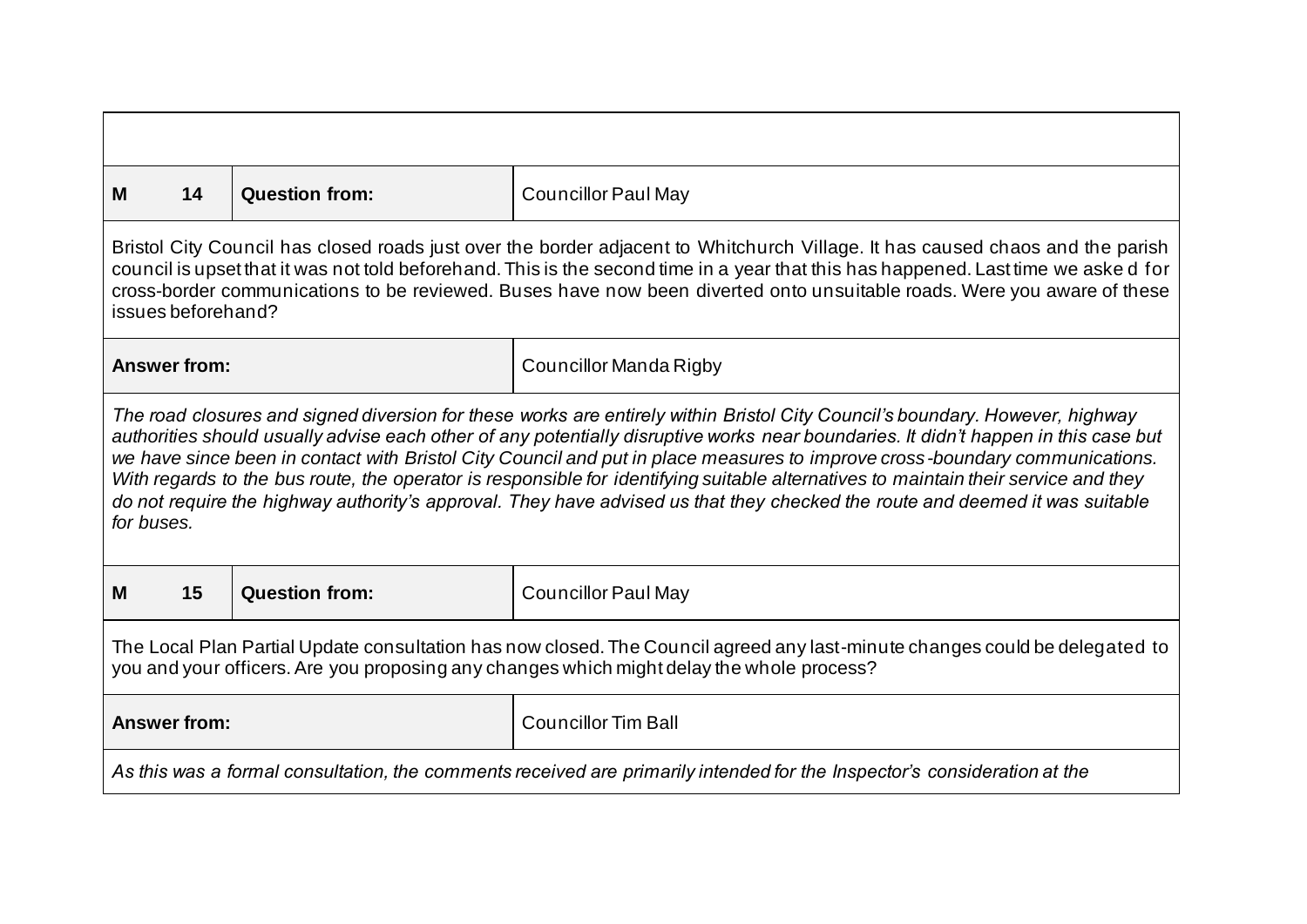| forthcoming public exam. The need for any minor amendments is currently being considered but no delay to the programme is<br>currently anticipated.                                                                                                                                                                                                                     |                                                                                                                                                                                                                                             |                            |  |
|-------------------------------------------------------------------------------------------------------------------------------------------------------------------------------------------------------------------------------------------------------------------------------------------------------------------------------------------------------------------------|---------------------------------------------------------------------------------------------------------------------------------------------------------------------------------------------------------------------------------------------|----------------------------|--|
| <b>Supplementary Question:</b>                                                                                                                                                                                                                                                                                                                                          |                                                                                                                                                                                                                                             |                            |  |
| Councillor Ball you have led the cross party engagement in the LPPU and this has been excellent.<br>Of course, the major worry my communities have is the impending SDS carried out by WECA. Are you prepared to fight for<br>meeting BANES housing needs set by government as opposed to taking unreasonable city expansion needs from Bristol to<br>meet their needs. |                                                                                                                                                                                                                                             |                            |  |
|                                                                                                                                                                                                                                                                                                                                                                         | <b>Answer from: Councillor Tim Ball</b>                                                                                                                                                                                                     |                            |  |
|                                                                                                                                                                                                                                                                                                                                                                         | Thank you for the acknowledgement regarding the LPPU. Regarding the impending SDS carried out by WECA, the figures are<br>being worked up and yes, we will fight for BANES housing needs and ensure there is proper consultation on housing |                            |  |
| 16<br>M                                                                                                                                                                                                                                                                                                                                                                 | <b>Question from:</b>                                                                                                                                                                                                                       | <b>Councillor Paul May</b> |  |
| Is the current Adults and Children's Policy Development and Scrutiny Committee effective in terms of cabinet members, officers,<br>elected members and advisors time and costs?                                                                                                                                                                                         |                                                                                                                                                                                                                                             |                            |  |
| <b>Answer from:</b>                                                                                                                                                                                                                                                                                                                                                     | <b>Councillor Kevin Guy</b>                                                                                                                                                                                                                 |                            |  |
| The delivery and effectiveness of Policy Development and Scrutiny Committee functions are not Cabinet functions                                                                                                                                                                                                                                                         |                                                                                                                                                                                                                                             |                            |  |
| <b>Supplementary Question:</b>                                                                                                                                                                                                                                                                                                                                          |                                                                                                                                                                                                                                             |                            |  |
| Leader as you have experience as the former Cabinet Member for Children's Services I am sure you appreciate that the current<br>joint committee for children and adults is just not working effectively to allow proper scrutiny of over 80% of the councils                                                                                                            |                                                                                                                                                                                                                                             |                            |  |

 $\Gamma$ 

┑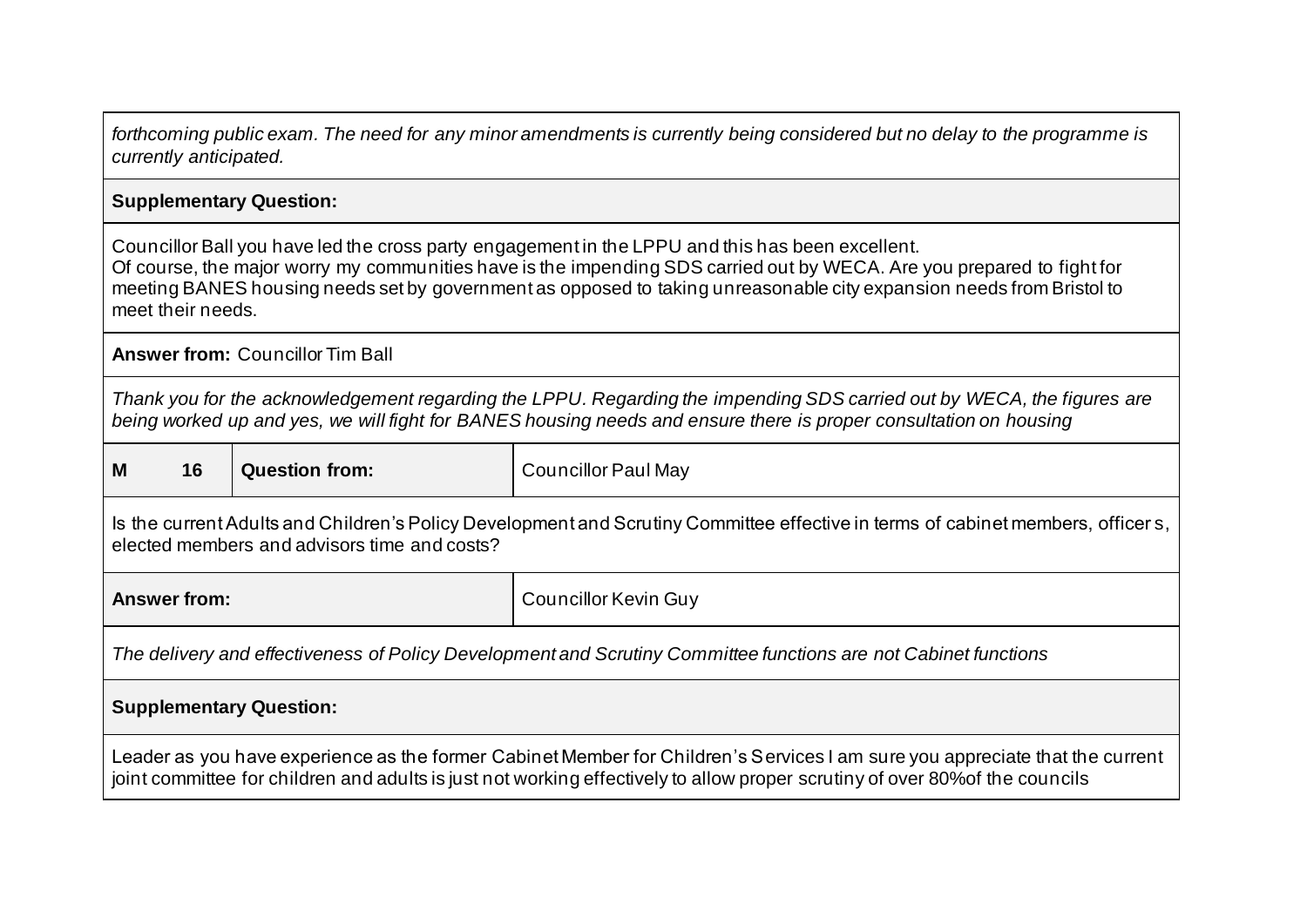| expenditure?<br>If this has to be a council decision at the annual meeting is there any reason why the committee request for the council to<br>consider the principle of two single committees to improve democracy is being withheld?                                                                                                                                                                                                                                                                                                                                                                                                                                                                                   |                                                                                                                                                                                                                                                                                                                                                                                |                                                                                                                   |  |
|--------------------------------------------------------------------------------------------------------------------------------------------------------------------------------------------------------------------------------------------------------------------------------------------------------------------------------------------------------------------------------------------------------------------------------------------------------------------------------------------------------------------------------------------------------------------------------------------------------------------------------------------------------------------------------------------------------------------------|--------------------------------------------------------------------------------------------------------------------------------------------------------------------------------------------------------------------------------------------------------------------------------------------------------------------------------------------------------------------------------|-------------------------------------------------------------------------------------------------------------------|--|
|                                                                                                                                                                                                                                                                                                                                                                                                                                                                                                                                                                                                                                                                                                                          | <b>Answer from: Councillor Kevin Guy</b>                                                                                                                                                                                                                                                                                                                                       |                                                                                                                   |  |
|                                                                                                                                                                                                                                                                                                                                                                                                                                                                                                                                                                                                                                                                                                                          |                                                                                                                                                                                                                                                                                                                                                                                | I fully support you. Members put in hours of hard work. We will take this question away and make sure it happens. |  |
| 17<br>M                                                                                                                                                                                                                                                                                                                                                                                                                                                                                                                                                                                                                                                                                                                  | <b>Question from:</b>                                                                                                                                                                                                                                                                                                                                                          | Councillor Joanna Wright                                                                                          |  |
|                                                                                                                                                                                                                                                                                                                                                                                                                                                                                                                                                                                                                                                                                                                          | The World Health Organisation (WHO) have now set new guidance on air pollution levels due to the well-researched data of the<br>harmful impacts of air pollution on all sections of society including gestating babies. The new WHO limits for air pollution levels<br>should be lowered by 37% to 25 µg/m3. How are B&NES Council going to respond to the new WHO guidelines? |                                                                                                                   |  |
|                                                                                                                                                                                                                                                                                                                                                                                                                                                                                                                                                                                                                                                                                                                          | <b>Councillor Sarah Warren</b><br><b>Answer from:</b>                                                                                                                                                                                                                                                                                                                          |                                                                                                                   |  |
| The World Health Organisation (WHO) have issued new Global Air Quality Guidelines relating to nitrogen dioxide and particulate<br>matter for both indoor and outdoor environments. These guidelines, which are not enforceable until adopted by the UK<br>government, suggest that the objective levels for nitrogen dioxide and particulate matter should be lowered, underlining the<br>detrimental impact these pollutants can have on public health. Going forward, the Council will be mindful of these guidelines in<br>its messaging around air quality and will participate in the anticipated public consultation lead by DEFRA in early 2022 on how<br>these guidelines will be enshrined into UK legislation. |                                                                                                                                                                                                                                                                                                                                                                                |                                                                                                                   |  |
| <b>Question from:</b><br>18<br>Councillor Joanna Wright<br>M                                                                                                                                                                                                                                                                                                                                                                                                                                                                                                                                                                                                                                                             |                                                                                                                                                                                                                                                                                                                                                                                |                                                                                                                   |  |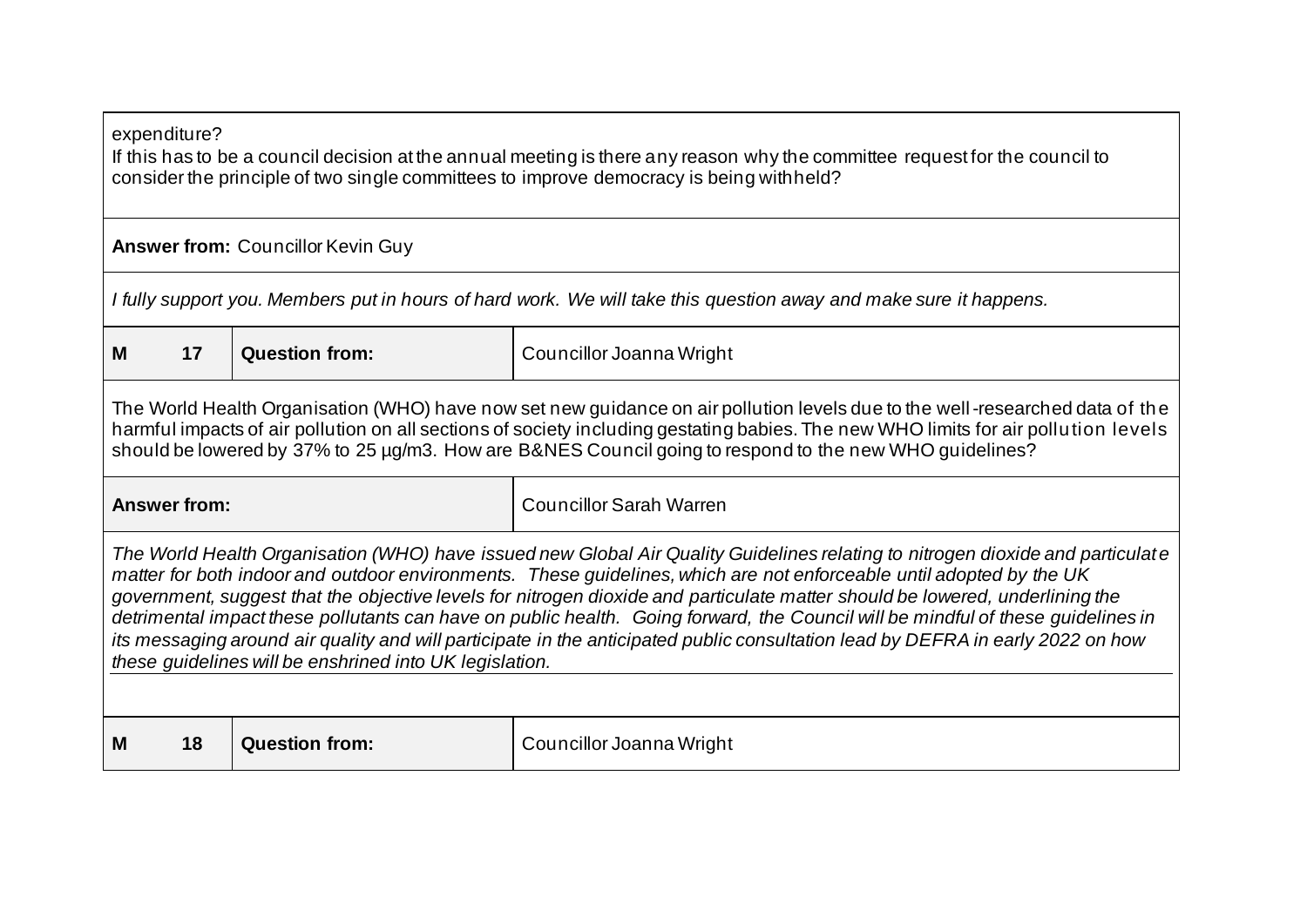| In the Liveable Neighbourhoods strategy document signed off by Cabinet a year ago, it was agreed that in all proposals a<br>relevant circulation plan for vehicles would be agreed. Please can you let residents know when officers will be making public the<br>agreed circulation plans?                                                                                       |                                                    |                       |                                                                                                                                                                                                                       |
|----------------------------------------------------------------------------------------------------------------------------------------------------------------------------------------------------------------------------------------------------------------------------------------------------------------------------------------------------------------------------------|----------------------------------------------------|-----------------------|-----------------------------------------------------------------------------------------------------------------------------------------------------------------------------------------------------------------------|
|                                                                                                                                                                                                                                                                                                                                                                                  | <b>Answer from:</b>                                |                       | <b>Councillor Sarah Warren</b>                                                                                                                                                                                        |
|                                                                                                                                                                                                                                                                                                                                                                                  | A response will be provided within 5 working days. |                       |                                                                                                                                                                                                                       |
| M                                                                                                                                                                                                                                                                                                                                                                                | 19                                                 | <b>Question from:</b> | Councillor Joanna Wright                                                                                                                                                                                              |
|                                                                                                                                                                                                                                                                                                                                                                                  |                                                    |                       | The Local cycling and Walking Infrastructure Plan (LCWIP) agreed at sign off to put in place a strategic cycle network. When<br>will this strategic cycle network be put in the public domain and added to the LCWIP? |
| <b>Answer from:</b>                                                                                                                                                                                                                                                                                                                                                              |                                                    |                       | <b>Councillor Sarah Warren</b>                                                                                                                                                                                        |
| The West of England Combined Authority (WECA) is working on a regional Walking and Cycling investment strategy to guide<br>investment decisions over the next five years, with funding available via the unprecedented £540m allocated to the region<br>through the City Region Sustainable Transport Settlement. This will include the development of a strategic cycle network |                                                    |                       |                                                                                                                                                                                                                       |
| M                                                                                                                                                                                                                                                                                                                                                                                | 20                                                 | <b>Question from:</b> | Councillor Joanna Wright                                                                                                                                                                                              |
| The Active Travel Fund 2 Upper Bristol Road design was publicly consulted on 23rd June 2021. The signed off design<br>introduced 6 car parking spaces reducing the width of the pavement and narrowing the cycle lane. Who asked for this change<br>and who approved it?                                                                                                         |                                                    |                       |                                                                                                                                                                                                                       |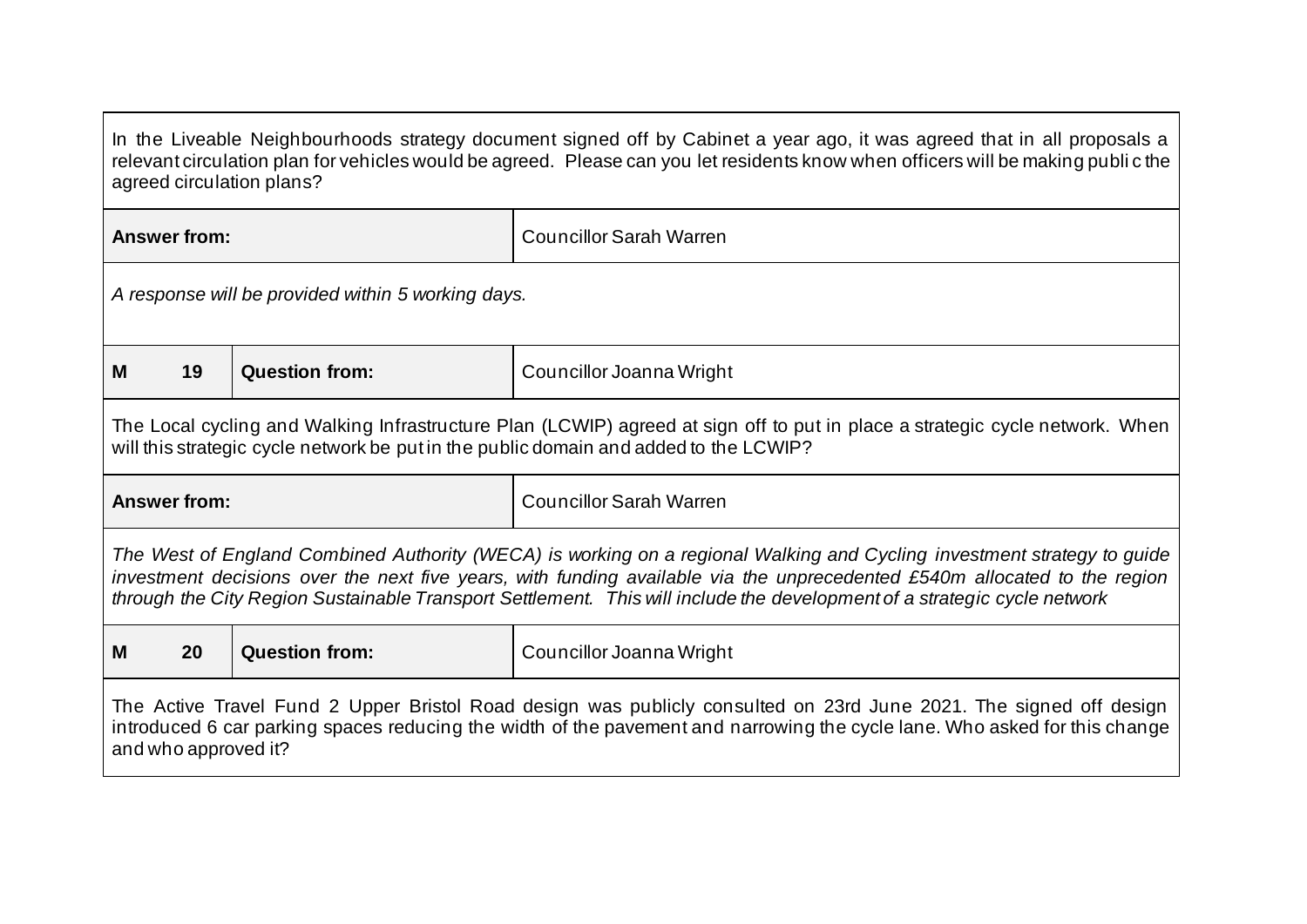| <b>Answer from:</b>                                                                                                                                                                                                                                                                                                                                                                                                                                                                                                              |                                                                                                                                                                                                                                                                                                                                                                      | <b>Councillor Sarah Warren</b> |  |  |
|----------------------------------------------------------------------------------------------------------------------------------------------------------------------------------------------------------------------------------------------------------------------------------------------------------------------------------------------------------------------------------------------------------------------------------------------------------------------------------------------------------------------------------|----------------------------------------------------------------------------------------------------------------------------------------------------------------------------------------------------------------------------------------------------------------------------------------------------------------------------------------------------------------------|--------------------------------|--|--|
|                                                                                                                                                                                                                                                                                                                                                                                                                                                                                                                                  | A response will be provided within 5 working days.                                                                                                                                                                                                                                                                                                                   |                                |  |  |
| 21<br>M                                                                                                                                                                                                                                                                                                                                                                                                                                                                                                                          | <b>Question from:</b>                                                                                                                                                                                                                                                                                                                                                | Councillor Joanna Wright       |  |  |
|                                                                                                                                                                                                                                                                                                                                                                                                                                                                                                                                  | On 20 Sept 21 an "E-Cargo Bike Proposal" was submitted to Ashley Beighton and Chris Major by Cllr Wright, In conjunction with<br>ThreeBags Full, Transition Bath and 3SG. To-date no response has been received. Could the Cabinet please confirm that the<br>proposal has been/is being considered by the relevant parties and advise when a response will be made? |                                |  |  |
| <b>Answer from:</b>                                                                                                                                                                                                                                                                                                                                                                                                                                                                                                              |                                                                                                                                                                                                                                                                                                                                                                      | <b>Councillor Sarah Warren</b> |  |  |
| Yes, the proposal has been fully considered and has been helpful. A number of aspects of the proposal were already within the<br>scope of the e-cargo bike project as originally proposed (cargo bike infrastructure to pick up and deliver goods across the<br>city, pick-up and drop-off hubs, and engagement on the proposals), other aspects of the proposal have, where possible, now<br>been incorporated within the project (bringing residents, charities, social enterprises and community organisations within scope). |                                                                                                                                                                                                                                                                                                                                                                      |                                |  |  |
| However not all aspects of the proposal can be taken on board as the funding has been provided by central government as<br>mitigation for the impact of the Clean Air Zone primarily on those vehicles affected by charges, which excludes private cars.                                                                                                                                                                                                                                                                         |                                                                                                                                                                                                                                                                                                                                                                      |                                |  |  |
| We are also committed to exploring the opportunity to amend and improve our existing (free to use) e-cargo bike loan scheme<br>so as to make this more accessible to those businesses, charities, residents and community groups keen to move goods around<br>Bath in different ways themselves.                                                                                                                                                                                                                                 |                                                                                                                                                                                                                                                                                                                                                                      |                                |  |  |
| 22<br>M                                                                                                                                                                                                                                                                                                                                                                                                                                                                                                                          | <b>Question from:</b>                                                                                                                                                                                                                                                                                                                                                | Councillor Joanna Wright       |  |  |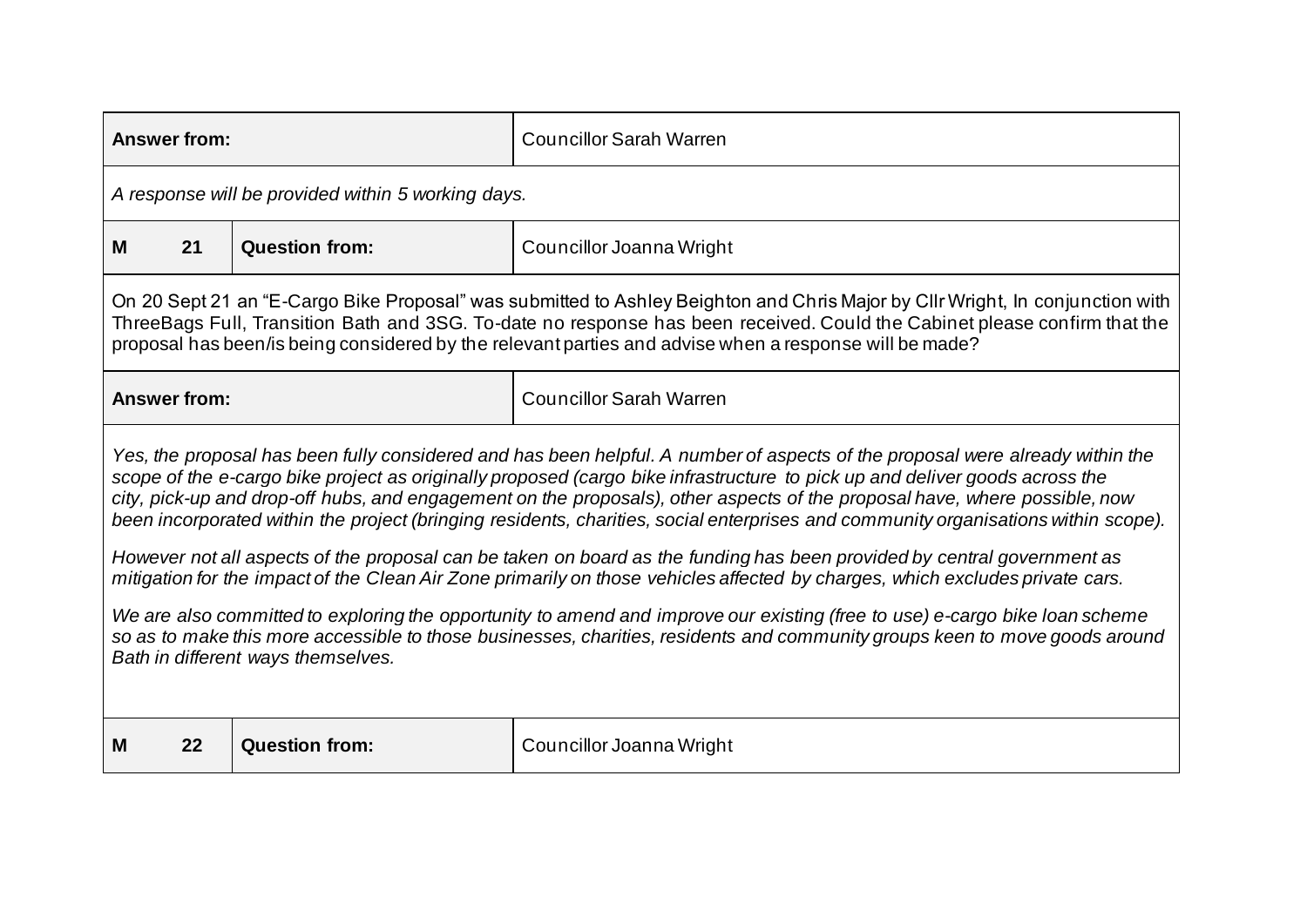At a Zoom meeting on 17 Sept 21 attended by Ashley Beighton, Paul Thompson, Cathryn Brown, Cllr Wright and Stephen Paul, the Council Officers indicated that they favoured allocating the £700k grant from government for an 'only mile' e -cargo bike scheme by means of what they called a 'delivery subsidy scheme'. Please advise the latest status of the proposed 'delivery subsidy scheme'?

| swer from:<br><b>AII</b> | <br>'Sarah<br>Warren<br>:ouncillor |
|--------------------------|------------------------------------|
|                          |                                    |

*The current proposal being developed is to pilot a delivery subsidy scheme. If this pilot proves successful, then the scheme may*  be extended. In preparation for this pilot, which is scheduled to commence at the end of January 2022, the following activities *have recently been undertaken:*

- *The CAZ behaviour change team has met with Bath's commercial e-cargo delivery service operators and their existing customers to understand what the key drivers were for them in switching to this method of delivery. We will then start contacting other potential 'early adopters' to highlight how this service could support their development. The learning gathered during these discussions will help to further inform and refine our proposals ahead of broader engagement with all other stakeholders.*
- *Developed a comprehensive communications strategy for the project to be rolled out as appropriate.*
- *Developed a comprehensive framework of operator acceptance criteria to ensure that the proposed service is effective and efficient, with high customer satisfaction and providing good employment opportunities during the pil ot and beyond.*
- *Working with a eCommerce delivery company to investigate the potential for smart lockers to be installed around the CAZ to help decarbonise deliveries whilst providing free and flexible mini-distribution hubs for city centre businesses, organisations, and residents.*

*We know that WECA proposes an Urban Freight Programme, which complements our scheme. It intends to begin a trial in the new year of e-cargo bikes on campus sites across the city, with a second tranche of support measures following on later in the year which will include a scheme for shared/community use of e-cargo bikes, encouraging more tradespeople to use e-cargo bikes when carrying out maintenance and servicing, and examining at how e-cargo bikes can be used for parcel returns etc. We will be liaising with all the stakeholders regularly to ensure a sustainable and enduring legacy for e-cargo bikes in Bath.*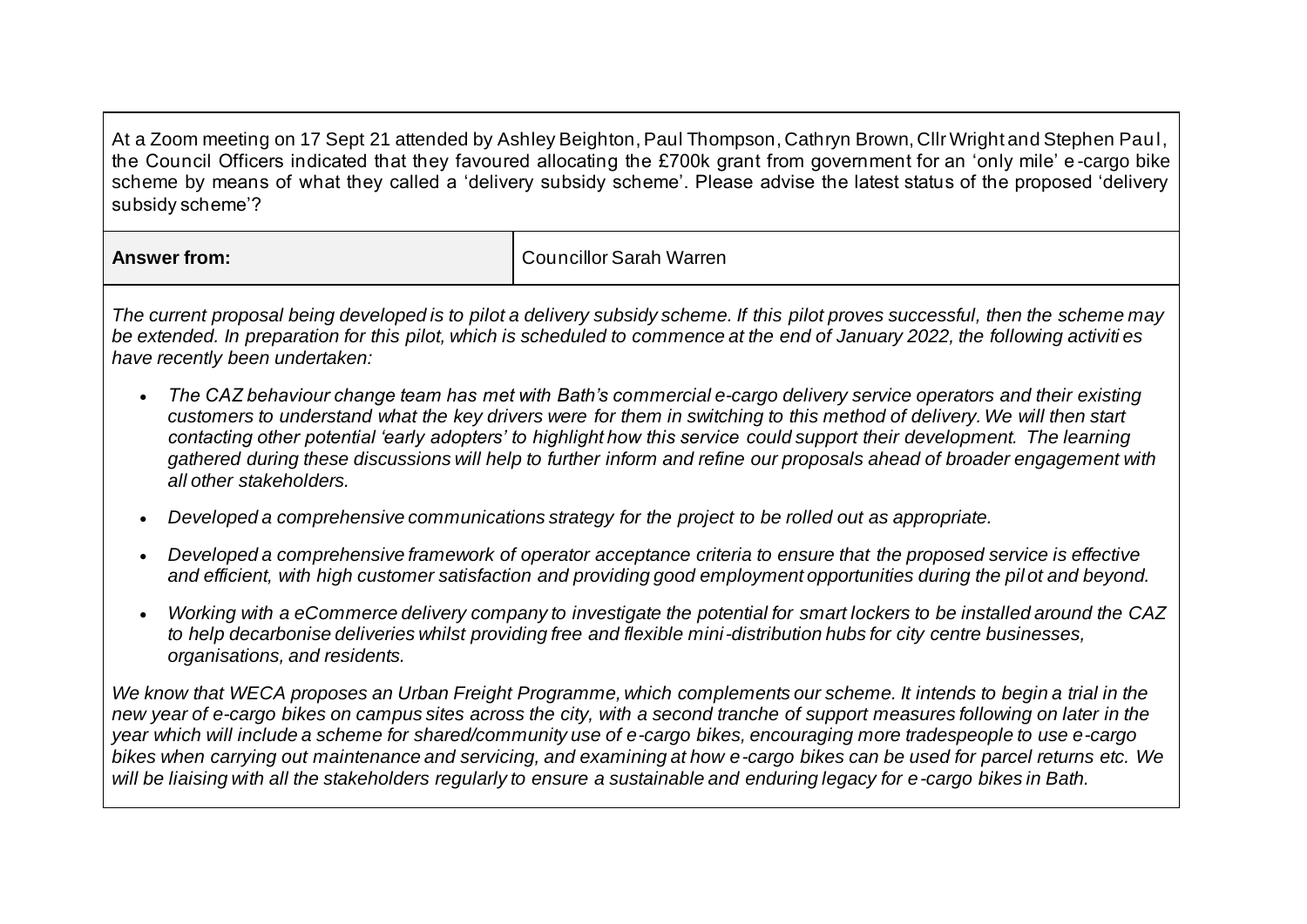| M                                                                                                                                                                                                                                                                                                                                       | 23                                                                                                                                                                                                                                                                                                                                                                                                                                                                                                                                                                                                                                                       | <b>Question from:</b> | Councillor Joanna Wright |  |  |
|-----------------------------------------------------------------------------------------------------------------------------------------------------------------------------------------------------------------------------------------------------------------------------------------------------------------------------------------|----------------------------------------------------------------------------------------------------------------------------------------------------------------------------------------------------------------------------------------------------------------------------------------------------------------------------------------------------------------------------------------------------------------------------------------------------------------------------------------------------------------------------------------------------------------------------------------------------------------------------------------------------------|-----------------------|--------------------------|--|--|
|                                                                                                                                                                                                                                                                                                                                         | In February 2020, the Prime Minister announced the bus services across the country would be transformed with simpler fares,<br>thousands of new buses, improved routes and higher frequencies. As Cabinet Lead on Transport and as B&NES is the<br>Highway Authority how will you be leading on the real need for "improved bus routes" that would allow the many buses stuck in<br>congested traffic on B&NES's highways to make quicker more efficient journeys?                                                                                                                                                                                       |                       |                          |  |  |
|                                                                                                                                                                                                                                                                                                                                         | <b>Answer from:</b>                                                                                                                                                                                                                                                                                                                                                                                                                                                                                                                                                                                                                                      |                       | Councillor Manda Rigby   |  |  |
|                                                                                                                                                                                                                                                                                                                                         | The Government published its National Bus Strategy (NBS) under the title of Bus Back Better in March 2021 and gave a<br>commitment to spend £3 billion over the lifetime of this parliament to support buses. In response, the West of England<br>Combined Authority and North Somerset Council published a joint Bus Service Improvement Plan (BSIP) on 28 October 2021.<br>That sets out what needs to be done to bring bus services up to the standard aspired to in the NBS. It includes targets to<br>improve bus journey times and punctuality. Alongside it, a bid was submitted to Government for funding to deliver the<br><i>improvements.</i> |                       |                          |  |  |
|                                                                                                                                                                                                                                                                                                                                         | In the recent Budget, it was announced that the West of England CA would receive £540 million capital funding for transport<br>schemes over the next 5 years. Full details have not been provided yet but it is anticipated that a good proportion will be for bus-<br>related schemes.                                                                                                                                                                                                                                                                                                                                                                  |                       |                          |  |  |
| B&NES has worked with the West of England CA to identify the key locations for investment in bus priority measures in its are a,<br>and to plan a programme of implementation – subject to funding. The outline programme is shown in the BSIP, which can be<br>viewed at https://www.westofengland-ca.gov.uk/what-we-do/transport/bus/ |                                                                                                                                                                                                                                                                                                                                                                                                                                                                                                                                                                                                                                                          |                       |                          |  |  |
| M                                                                                                                                                                                                                                                                                                                                       | 24                                                                                                                                                                                                                                                                                                                                                                                                                                                                                                                                                                                                                                                       | <b>Question from:</b> | Councillor Joanna Wright |  |  |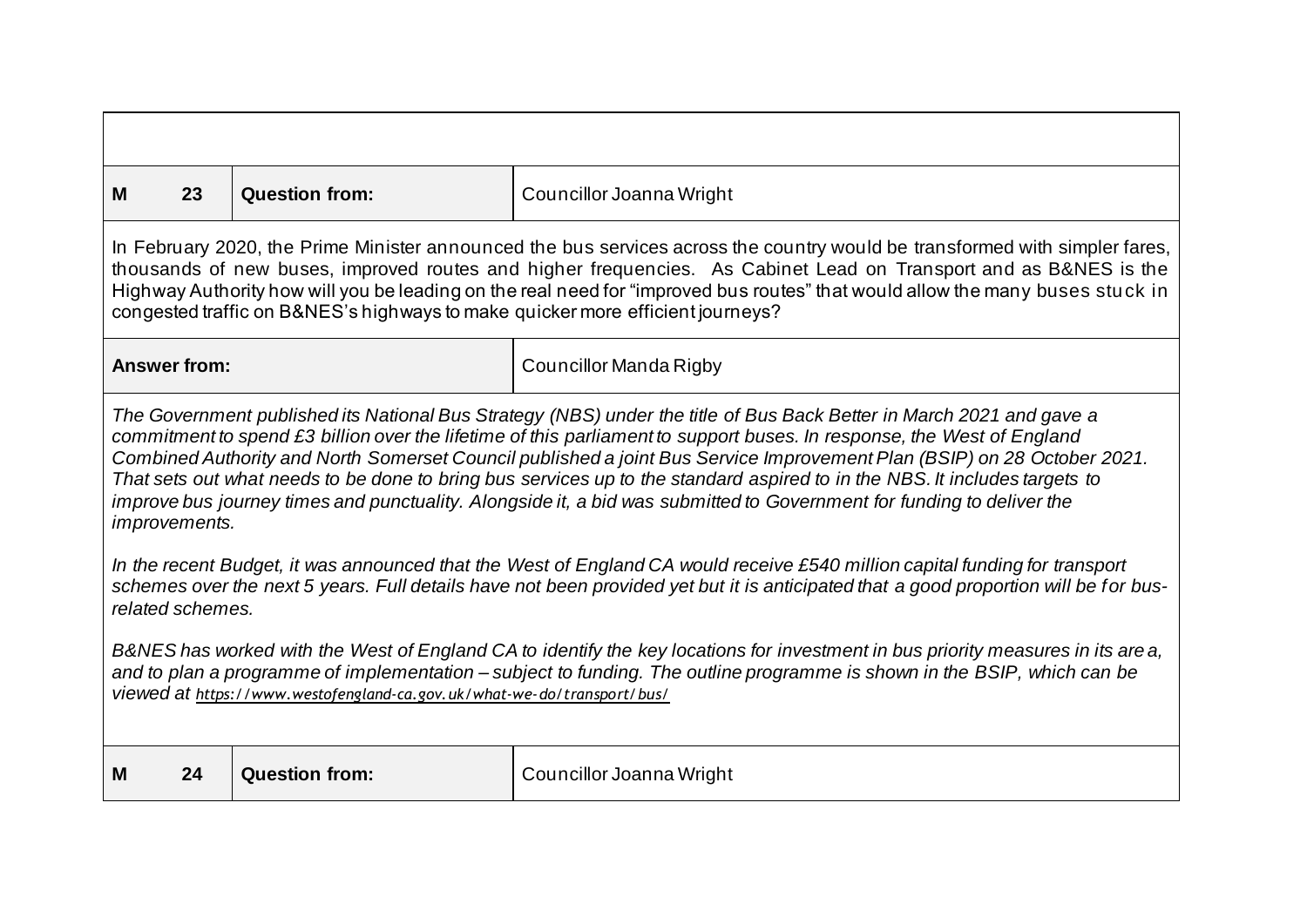| What is the level of CO2 emissions generated by surface transport in the B&NES per year? Knowing this number please can<br>you confirm the percentage B&NES will have to reduce surface transport by, to hit its 2030 Climate Emergency target?                                                                                                                                                                                                                                                                                                                                                                                                                                                                                                                                                                     |                                                   |                             |  |
|---------------------------------------------------------------------------------------------------------------------------------------------------------------------------------------------------------------------------------------------------------------------------------------------------------------------------------------------------------------------------------------------------------------------------------------------------------------------------------------------------------------------------------------------------------------------------------------------------------------------------------------------------------------------------------------------------------------------------------------------------------------------------------------------------------------------|---------------------------------------------------|-----------------------------|--|
| <b>Answer from:</b>                                                                                                                                                                                                                                                                                                                                                                                                                                                                                                                                                                                                                                                                                                                                                                                                 |                                                   | Councillor Manda Rigby      |  |
| "Of the 766,876 tonnes of CO2 emitted within the district each year 29% are as a result of transport. This equates to 216,110<br>t/CO <sub>2</sub> e/yr. The Synthesis of Evidence that accompanied the Climate Emergency Outline Plan shows the deployment scale for<br>the main measures to reduce energy demand on the Stretch pathway. This indicates that the scale of action required to become<br>carbon neutral in transport terms equates to a 25% reduction in car use kilometres per person per year or a modal shift creating<br>a 7% reduction in car travel. The numbers serve to indicate the scale of action needed and are likely to change as local<br>information is gathered."<br>Source: https://democracy.bathnes.gov.uk/documents/s58689/Appendix%20-%20Synthesis%20of%20Evidence.pdf (2019) |                                                   |                             |  |
| 25<br>M                                                                                                                                                                                                                                                                                                                                                                                                                                                                                                                                                                                                                                                                                                                                                                                                             | <b>Question from:</b><br>Councillor Joanna Wright |                             |  |
| At the recent B&NES Standards Committee meeting dated 12th October 2021, I asked that the committee support me in putting<br>in place a new code of conduct that asked that all Cllrs declare all property owned inside and outside of B&NES. The Liberal<br>Democrat led Standards committee did not agree to move forward on Councillors declaring second homes as they claimed, "it<br>would breach their human rights". Do you agree that it is a breach of your human right to declare if you have a second home<br>outside of B&NES?                                                                                                                                                                                                                                                                          |                                                   |                             |  |
| <b>Answer from:</b>                                                                                                                                                                                                                                                                                                                                                                                                                                                                                                                                                                                                                                                                                                                                                                                                 |                                                   | <b>Councillor Kevin Guy</b> |  |
| The Standards Committee made a decision based upon a detailed officers report, informed discussion and debate. The draft<br>minutes record that the Monitoring Officer explained that councillors had rights as individuals and that your proposal could<br>impinge on their human right to a private and family life. I am prepared to accept the Monitoring Officers advice and the                                                                                                                                                                                                                                                                                                                                                                                                                               |                                                   |                             |  |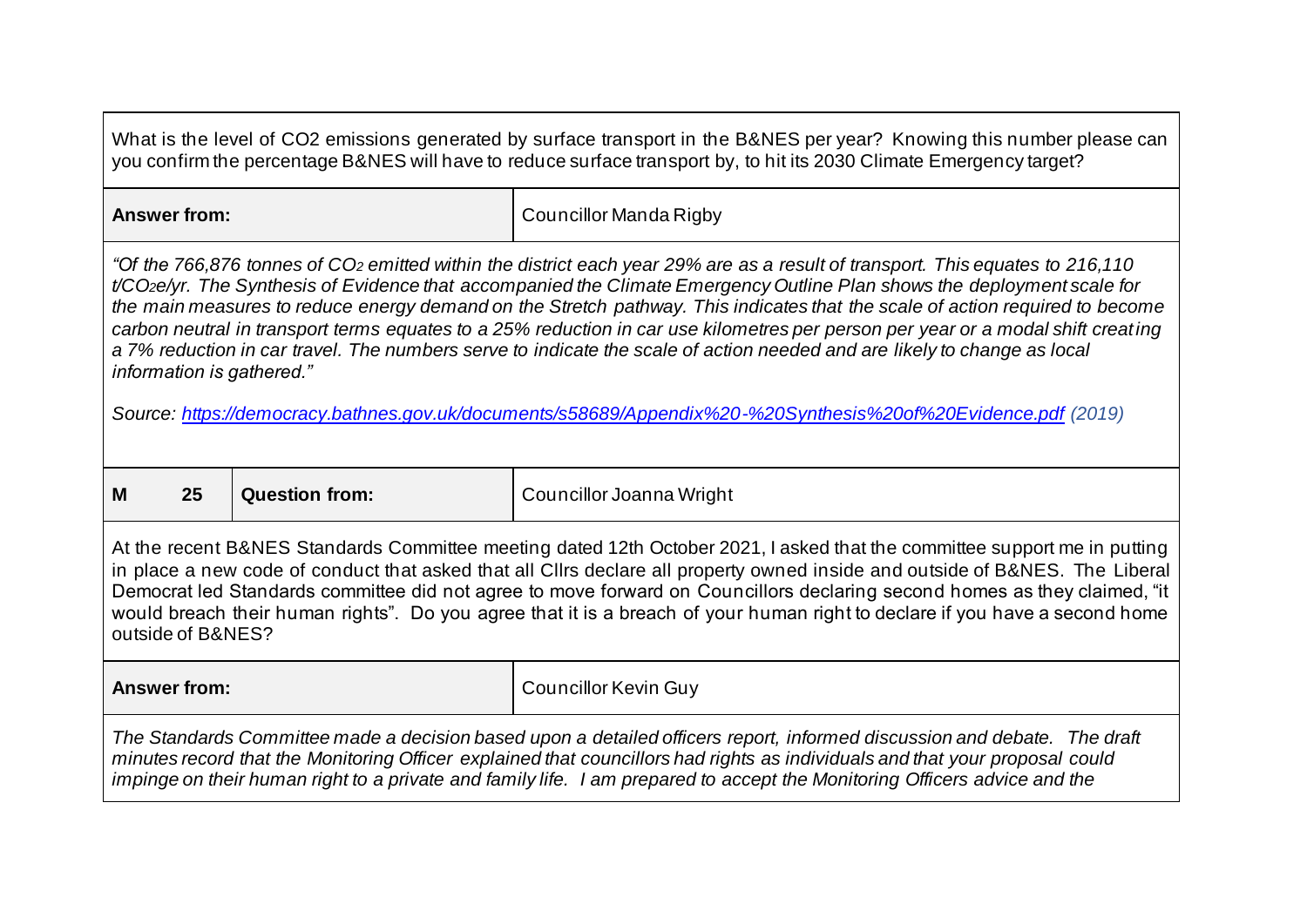| Standards Committee decision.                                                                                                                                                                                                                                                                                                                                                                                                                                                                                                                                                                                                                 |                                                                                                                                                                                                                                                                                                                                                                                                                                                                                                                                                                                                                                                                                                                                                                                   |                       |                               |  |
|-----------------------------------------------------------------------------------------------------------------------------------------------------------------------------------------------------------------------------------------------------------------------------------------------------------------------------------------------------------------------------------------------------------------------------------------------------------------------------------------------------------------------------------------------------------------------------------------------------------------------------------------------|-----------------------------------------------------------------------------------------------------------------------------------------------------------------------------------------------------------------------------------------------------------------------------------------------------------------------------------------------------------------------------------------------------------------------------------------------------------------------------------------------------------------------------------------------------------------------------------------------------------------------------------------------------------------------------------------------------------------------------------------------------------------------------------|-----------------------|-------------------------------|--|
| м                                                                                                                                                                                                                                                                                                                                                                                                                                                                                                                                                                                                                                             | 26                                                                                                                                                                                                                                                                                                                                                                                                                                                                                                                                                                                                                                                                                                                                                                                | <b>Question from:</b> | Councillor Joanna Wright      |  |
| Please can you confirm the amount paid to Virgin Care for the contract with the school nurse service to run the Covid<br>vaccination programmes in schools? Can you give full information on how this Virgin Care contract was overridden so that<br>parents can use the National Booking Service to arrange Covid-19 vaccinations for under 16s?                                                                                                                                                                                                                                                                                             |                                                                                                                                                                                                                                                                                                                                                                                                                                                                                                                                                                                                                                                                                                                                                                                   |                       |                               |  |
|                                                                                                                                                                                                                                                                                                                                                                                                                                                                                                                                                                                                                                               | <b>Answer from:</b>                                                                                                                                                                                                                                                                                                                                                                                                                                                                                                                                                                                                                                                                                                                                                               |                       | <b>Councillor Dine Romero</b> |  |
|                                                                                                                                                                                                                                                                                                                                                                                                                                                                                                                                                                                                                                               | The work to deliver COVID vaccinations to 12-15 year olds within schools is not part of the community services contract<br>commissioned by Bath and North East Somerset Council and NHS BSW CCG. It is commissioned by NHS England and is<br>delivered by the immunisations team from our children's community services contract (not by school's nurses). We are delivering<br>the vaccination programme within schools as per our contract arrangement and in line with other service providers across the<br>country. The offer from the national booking service runs alongside the school's vaccination programme as an additional optio n<br>for any parents who may wish to get their child vaccinated outside of the school setting or at a time outside of school hours. |                       |                               |  |
| M                                                                                                                                                                                                                                                                                                                                                                                                                                                                                                                                                                                                                                             | 27                                                                                                                                                                                                                                                                                                                                                                                                                                                                                                                                                                                                                                                                                                                                                                                | <b>Question from:</b> | Councillor Joanna Wright      |  |
| Trees play a vital role in addressing the climate emergency as they remove emissions from the air around us. Trees and<br>woodlands absorb C02, provide oxygen, cool urban areas, provide habitats for wildlife and give people opportunities to engage<br>with nature. The recent donation of trees for local residents from the Parks Dept is a great success and a much boost to the<br>Ecological Emergency. Please can you confirm how many trees will be needed to be planted to offset the CO2 emissions from<br>the carbon output of surface transport in B&NES and what percentage of B&NES will be needed to plant that many trees? |                                                                                                                                                                                                                                                                                                                                                                                                                                                                                                                                                                                                                                                                                                                                                                                   |                       |                               |  |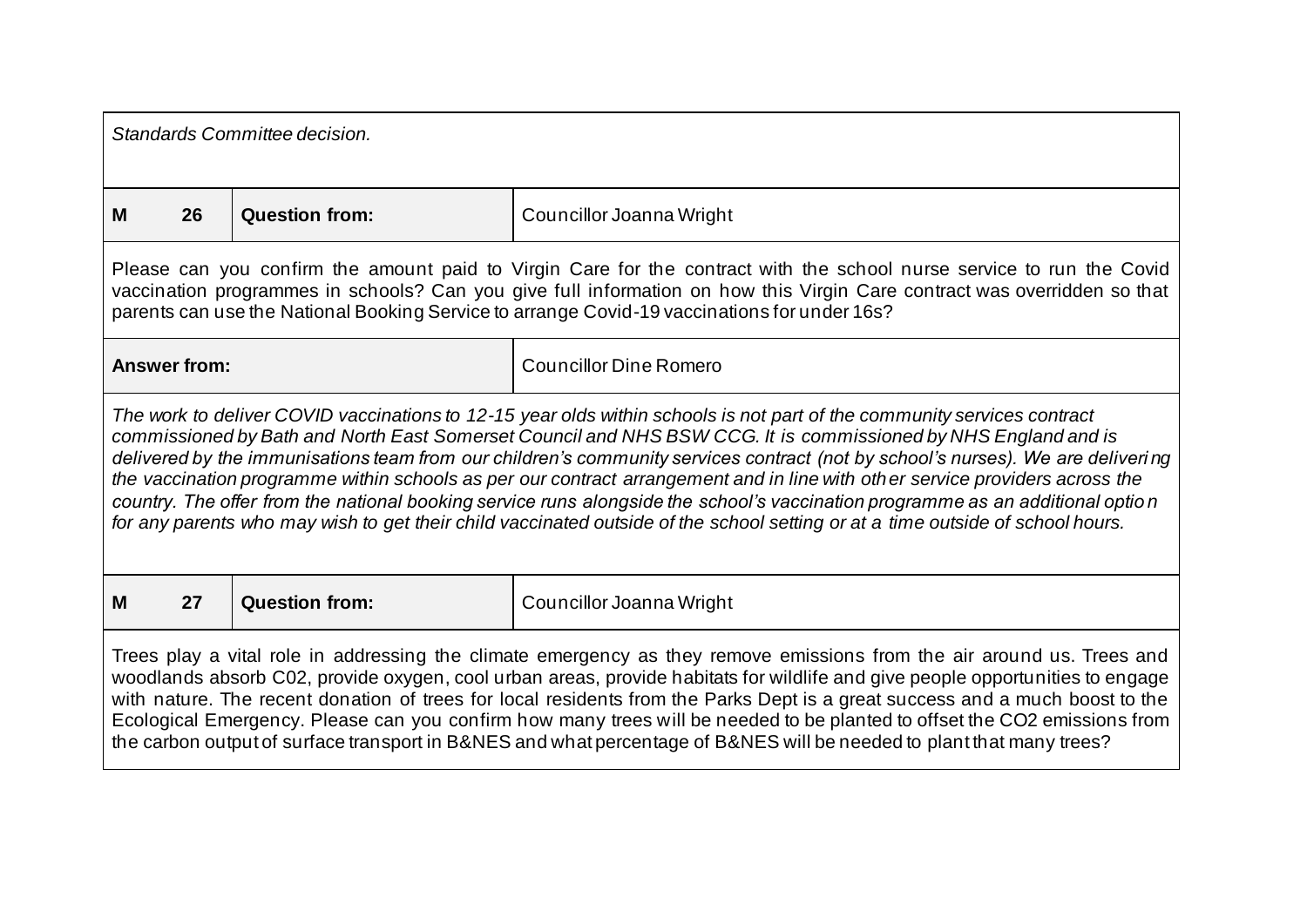| <b>Answer from:</b>                                                                                                                                                                                                                                                                                                                                                                                                                                                                                                              |                                                                                                                                                                                                                                                                                                                                                                                                                                                                                                     | <b>Councillor David Wood</b> |  |  |  |
|----------------------------------------------------------------------------------------------------------------------------------------------------------------------------------------------------------------------------------------------------------------------------------------------------------------------------------------------------------------------------------------------------------------------------------------------------------------------------------------------------------------------------------|-----------------------------------------------------------------------------------------------------------------------------------------------------------------------------------------------------------------------------------------------------------------------------------------------------------------------------------------------------------------------------------------------------------------------------------------------------------------------------------------------------|------------------------------|--|--|--|
| Tree planting is a priority for the Council and is one of the many methods the Council is using to tackle the climate emergency.<br>The amount of carbon trees store varies over time, as do transport emissions, so an exact comparison would not be accurate.<br>Transport emissions make up approximately 29% of the district's carbon footprint. Further detail we've previously published on<br>this can be found here:<br>: https://democracy.bathnes.gov.uk/documents/s58689/Appendix%20-%20Synthesis%20of%20Evidence.pdf |                                                                                                                                                                                                                                                                                                                                                                                                                                                                                                     |                              |  |  |  |
|                                                                                                                                                                                                                                                                                                                                                                                                                                                                                                                                  | Planting trees in a specified proportion of the district would not equate to a linear quantity of carbon sequestration. The right tree<br>needs to be planted in the right place to ensure that there is a net positive benefit to sequestering carbon by planting trees on<br>that specific piece of land. It is unfortunately too simplistic for us to say that planting a certain number of trees would offset a<br>certain proportion of transport emissions as there are so many dependencies. |                              |  |  |  |
| Thank you for your support of our tree planting initiatives as one of our climate emergency actions. We will be announcing more<br>in due course.                                                                                                                                                                                                                                                                                                                                                                                |                                                                                                                                                                                                                                                                                                                                                                                                                                                                                                     |                              |  |  |  |
| 28<br>M                                                                                                                                                                                                                                                                                                                                                                                                                                                                                                                          | <b>Question from:</b>                                                                                                                                                                                                                                                                                                                                                                                                                                                                               | Councillor Joanna Wright     |  |  |  |
| Plans are being finalised for the design of a mountain bike park on the current site of Entry Hill Golf Course. One of the key<br>documents supporting any planning permission for the project will be the Transport Study.                                                                                                                                                                                                                                                                                                      |                                                                                                                                                                                                                                                                                                                                                                                                                                                                                                     |                              |  |  |  |
| What assumptions are being made for the distance travelled by visitors and modes of travel to the proposed mountain bike park<br>within the Transport Study, and what evidence are these assumptions based on?                                                                                                                                                                                                                                                                                                                   |                                                                                                                                                                                                                                                                                                                                                                                                                                                                                                     |                              |  |  |  |
| <b>Answer from:</b>                                                                                                                                                                                                                                                                                                                                                                                                                                                                                                              |                                                                                                                                                                                                                                                                                                                                                                                                                                                                                                     | <b>Councillor David Wood</b> |  |  |  |
| A response will be provided within 5 working days.                                                                                                                                                                                                                                                                                                                                                                                                                                                                               |                                                                                                                                                                                                                                                                                                                                                                                                                                                                                                     |                              |  |  |  |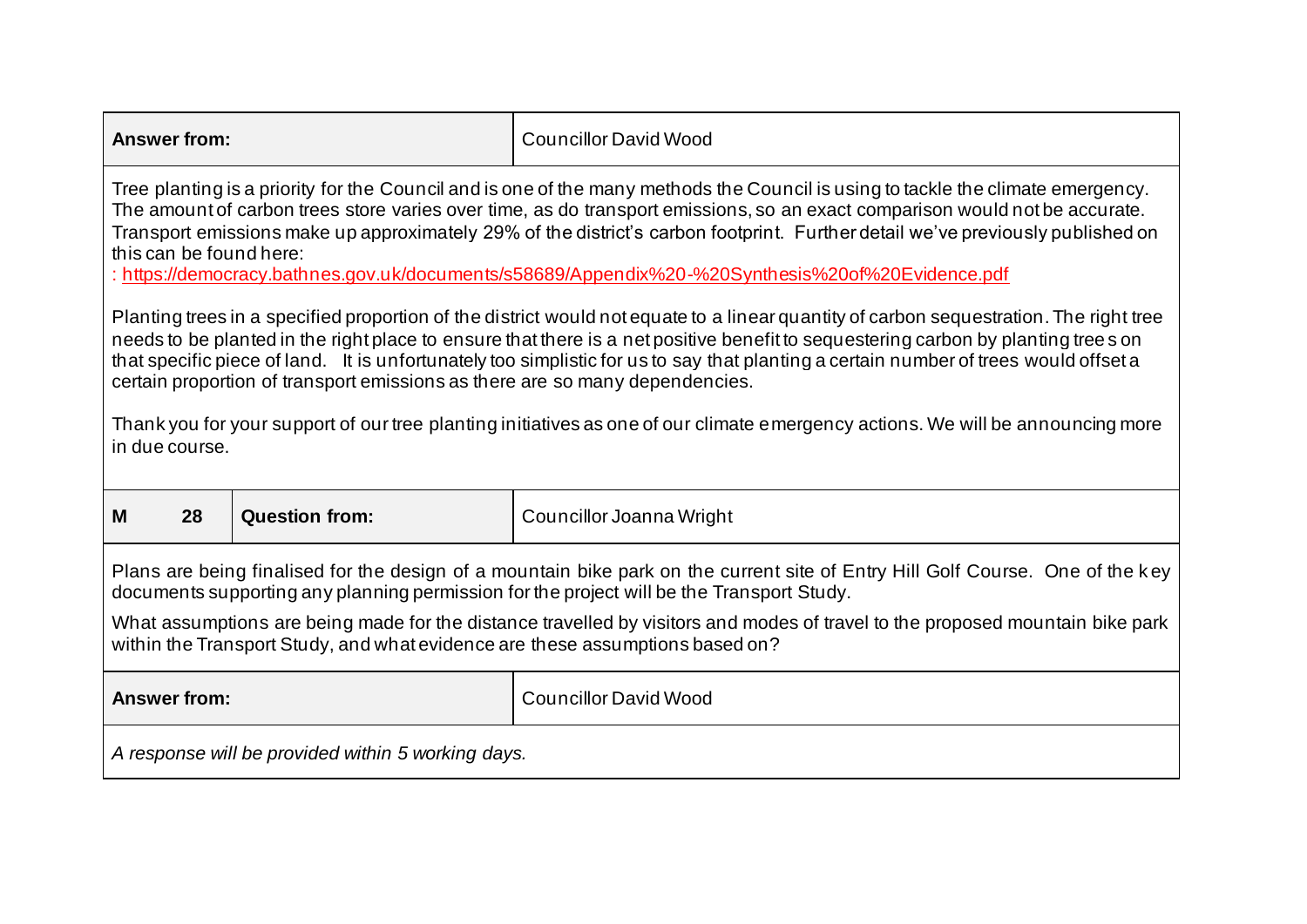| м                                                                                                                                                                                                                                                                                                                                                                                                                                    | 29                                                                                                                                                                                                                                                                                                                                          | <b>Question from:</b>                              | Councillor Joanna Wright         |  |
|--------------------------------------------------------------------------------------------------------------------------------------------------------------------------------------------------------------------------------------------------------------------------------------------------------------------------------------------------------------------------------------------------------------------------------------|---------------------------------------------------------------------------------------------------------------------------------------------------------------------------------------------------------------------------------------------------------------------------------------------------------------------------------------------|----------------------------------------------------|----------------------------------|--|
|                                                                                                                                                                                                                                                                                                                                                                                                                                      | As the design and location of the Entry Hill Golf Course amenity is unique, and no equivalent or relevant historical data exists,<br>will the council agree to commission a specific survey of potential users within an agreed 'cyclable' radius, i.e. 5 miles, to gather<br>data to compare with assumptions made in the Transport Study? |                                                    |                                  |  |
|                                                                                                                                                                                                                                                                                                                                                                                                                                      | <b>Answer from:</b>                                                                                                                                                                                                                                                                                                                         |                                                    | <b>Councillor David Wood</b>     |  |
|                                                                                                                                                                                                                                                                                                                                                                                                                                      |                                                                                                                                                                                                                                                                                                                                             | A response will be provided within 5 working days. |                                  |  |
| M                                                                                                                                                                                                                                                                                                                                                                                                                                    | 30                                                                                                                                                                                                                                                                                                                                          | <b>Question from:</b>                              | Councillor Joanna Wright         |  |
|                                                                                                                                                                                                                                                                                                                                                                                                                                      | B&NES councillors unanimously declared an Ecological Emergency in 2020 and committed to prevent further damage to our<br>natural environment and the ecosystems that exist within it from human activity.                                                                                                                                   |                                                    |                                  |  |
| Please can the Cabinet Member for Economic Development and Resources outline how he intends to ensure that the removal of<br>trees in any development is not at the discretion of the Developer but follows agreed Council guidelines that ensures the right<br>diagnosis is in place for any felled trees and that any newly agreed planted trees are suitable to restore the urban tree canopy<br>cover within an agreed timeline? |                                                                                                                                                                                                                                                                                                                                             |                                                    |                                  |  |
| In particular can the council ensure that trees which are diagnosed with disease by developer's consultants are inspected by the<br>Tree Officer to ensure that the diagnosis is correct and the felling absolutely necessary and that the replanting is correctly put in<br>place?                                                                                                                                                  |                                                                                                                                                                                                                                                                                                                                             |                                                    |                                  |  |
| <b>Answer from:</b>                                                                                                                                                                                                                                                                                                                                                                                                                  |                                                                                                                                                                                                                                                                                                                                             |                                                    | <b>Councillor Richard Samuel</b> |  |
| Any planning applications for land are governed by the council's policies in place at the time of application including those<br>relating to tree removal or replacement.                                                                                                                                                                                                                                                            |                                                                                                                                                                                                                                                                                                                                             |                                                    |                                  |  |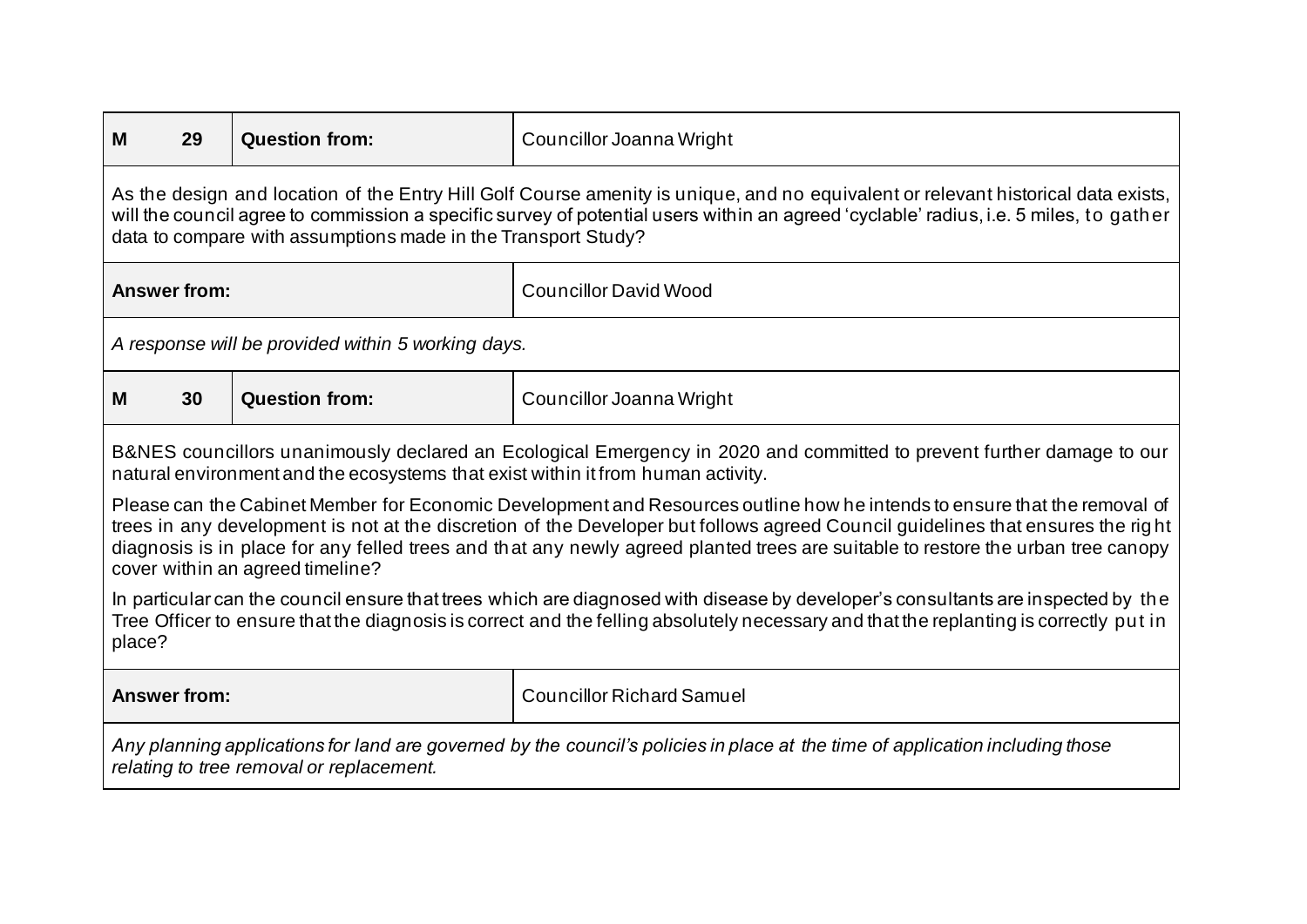| м                                                                                                                                                                                                                                                                                                                                                                                                                                                                                                                                                                                                                                                                                                             | 31                                                                                                                                                                                                                                          | <b>Question from:</b> | Councillor Joanna Wright |  |  |
|---------------------------------------------------------------------------------------------------------------------------------------------------------------------------------------------------------------------------------------------------------------------------------------------------------------------------------------------------------------------------------------------------------------------------------------------------------------------------------------------------------------------------------------------------------------------------------------------------------------------------------------------------------------------------------------------------------------|---------------------------------------------------------------------------------------------------------------------------------------------------------------------------------------------------------------------------------------------|-----------------------|--------------------------|--|--|
|                                                                                                                                                                                                                                                                                                                                                                                                                                                                                                                                                                                                                                                                                                               | Sir David Attenborough recently stated "Is this how our story is due to end? A tale of the smartest species doomed by that all too<br>realistic human characteristic of failing to see the bigger picture in pursuit of short-term goals?". |                       |                          |  |  |
| The Deputy Leader for Economic Development and Resources recently gave free parking on Saturdays in council-owned car<br>parks in Keynsham High Street, so that residents can shop-local. How do the Deputy Leaders make sense of this short-term<br>goal, when the Council has declared a climate emergency and is calling for a reduction in fossil fuel surface transport?                                                                                                                                                                                                                                                                                                                                 |                                                                                                                                                                                                                                             |                       |                          |  |  |
|                                                                                                                                                                                                                                                                                                                                                                                                                                                                                                                                                                                                                                                                                                               | <b>Answer from:</b><br><b>Councillors Richard Samuel and Sarah Warren</b>                                                                                                                                                                   |                       |                          |  |  |
| Free parking has been offered due to the exceptional circumstances presented by the public realm improvements presently<br>under way in Keynsham High Street. This is not a long term solution but a short term measure over three Saturdays in<br>December to support businesses who have been hard hit by Covid-19 and the construction works in the high street. While the<br>council encourages active travel, walking and cycling, it hopes that the free parking encourages visits to Keynsham town centre<br>and increased footfall on the high street during the Christmas period. By encouraging residents to shop local we can help<br>sustain our local centres and high streets in the long term. |                                                                                                                                                                                                                                             |                       |                          |  |  |

Г

┑